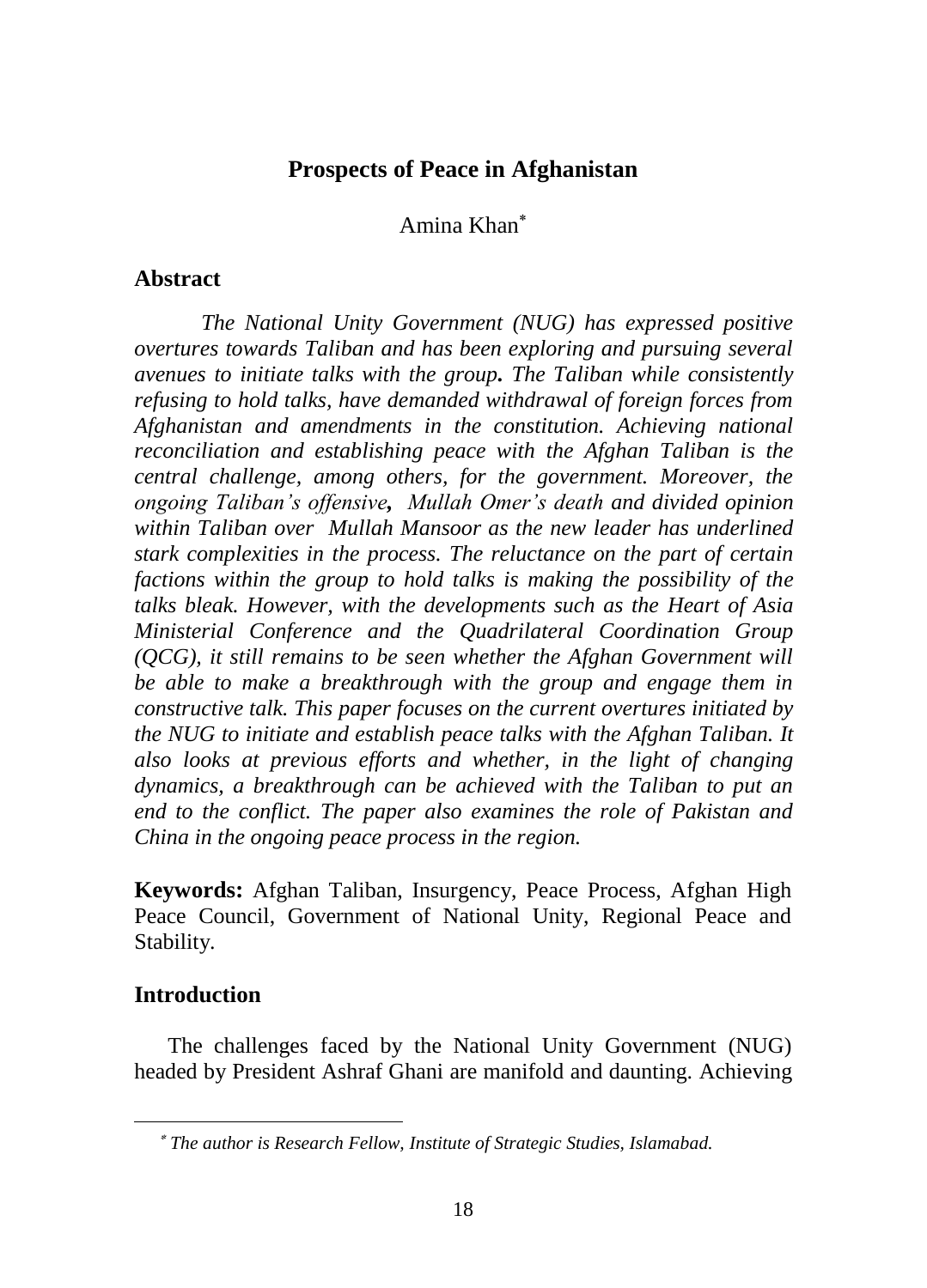national reconciliation and establishing peace with the Afghan Taliban are the most fundamental yet the most arduous tasks. Therefore, the future stability of Afghanistan primarily depends on the reconciliation process with the Afghan Taliban and its success.

During former President Hamid Karzai's protracted tenure, efforts were made to establish talks with the Afghan Taliban to achieve reconciliation. However, despite having been in office for two consecutive terms, Karzai's government was unable to make a breakthrough with the Taliban. The dual policy of pursuing negotiations amidst military operations, which resulted in major losses for the Taliban but could not convince the group to accept the peace talks. The endeavours only led to the reconciliation of the Taliban foot soldiers and a handful of Taliban members at best. The efforts to establish peace with the group at large failed.

After the formation of the NUG in September 2014, there were high expectations that a change in leadership would also imply a major change in the country's domestic and foreign policies, particularly the country's policy towards the Taliban.

## **Past Attempts at Initiating Peace Talks**

The efforts dating back to over a decade have been made to establish dialogue with the Afghan Taliban. In 2001, Hamid Karzai as head of the interim government, declared a general amnesty for ordinary Taliban fighters.<sup>1</sup> In 2002, the then Chief Justice of Afghanistan, Maulvi Fazal Hadi Shinwari extended amnesty to Afghans and religious leaders who cooperated with the Taliban except those who were accused of murder or treason.<sup>2</sup> Despite stern opposition from different political and ethnic factions, amnesty was once again offered to all the Taliban fighters, from

<sup>&</sup>lt;sup>1</sup>Sayed Salahuddin, "Omar Vanishes as Victors Squabble Over Kandahar," Reuters, December 8, 2001,

http://www.afghanistannewscenter.com/news/2001/december/dec8b2001.html. <sup>2</sup>"Afghanistan Country Assessment,", *Country Information & Policy Unit* 

*Immigration and Nationality Directorate, Home Office, United Kingdom,* October 2002, http://www.refworld.org/pdfid/3df4aad22.pdf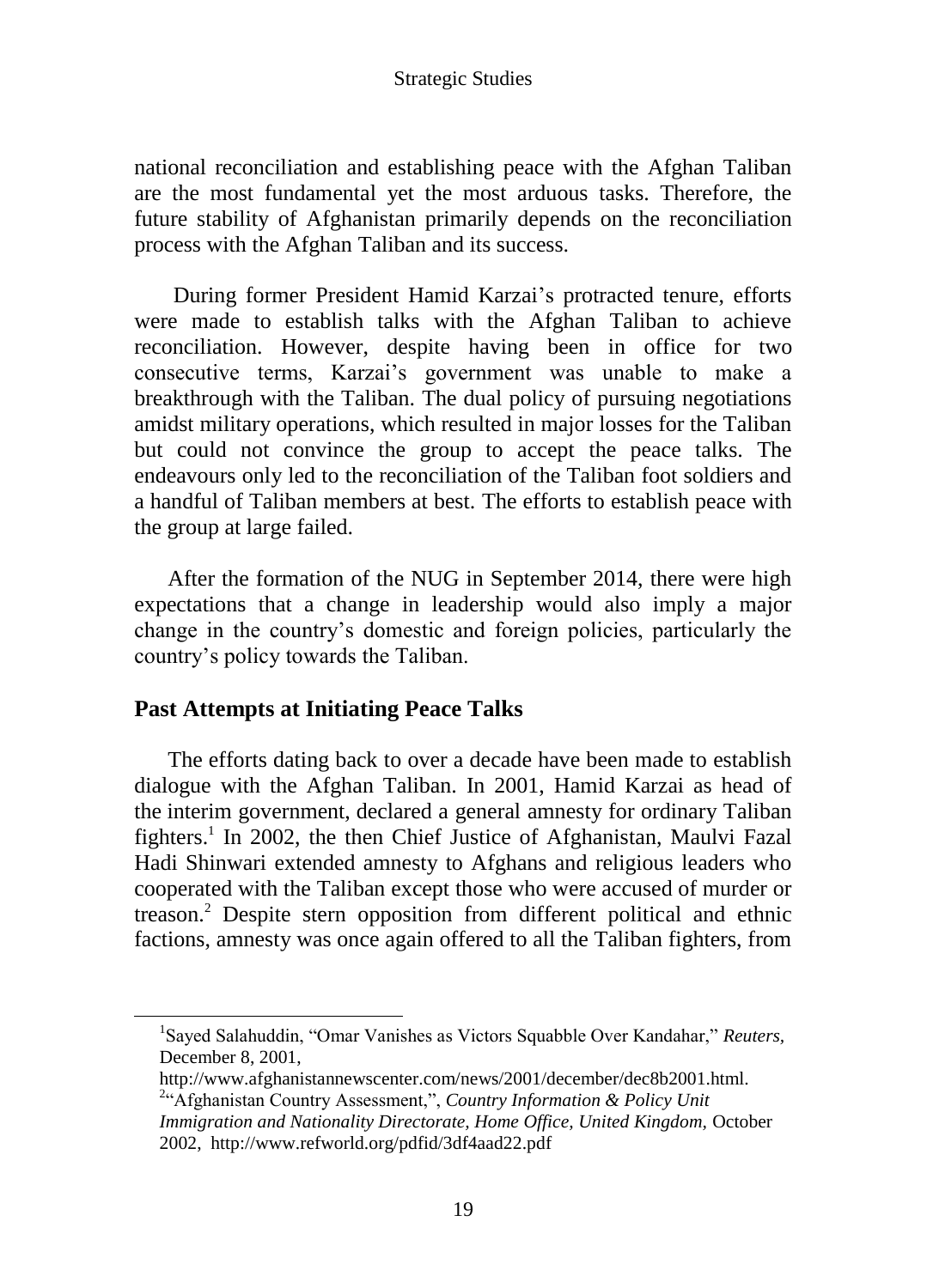2003 to 2004, who renounced terrorism, dissociated themselves from al-Qaeda and laid down their arms.<sup>3</sup>

Initially the programme did not succeed in convincing the Taliban members to lay down their arms and reconcile with the government.<sup>4</sup> In 2005, the government achieved limited success and was able to reach out to seven hundred Taliban fighters<sup>5</sup> but could not make a breakthrough with the senior Taliban members. The government continued with its efforts publically as well as through backchannels to reach out to the Taliban. As a result, in February 2005, the government managed to hold a meeting with a group of the former Taliban members, including Abdul Hakim Mujahid, Taliban's envoy to the UN, Arsullah Rahmani, former Deputy Higher Education Minister, Rahmatullah Wahidyar, former Deputy Minister of Refugees, and Habibullah Fawzi, former Chargé d' Affaires at the Afghan Embassy in Saudi Arabia.<sup>6</sup> Sadly, nothing concrete emerged from the talks since the group did not represent the Taliban as a whole but the Khudam-ul Furqan (Servants of the Koran), a group that was established after overthrow of the Taliban in 2001.<sup>7</sup>

Initially the 'reconcilable' were limited to ordinary Taliban fighters, however, over the years the senior Taliban members have also reconciled with the government.<sup>8</sup> In fact, some of them have been included in the political process, elected to the Afghan Parliament and Senate. Others have been made governors, for example, Abdul Hakim Munib, the former Governor of Uruzgan province, Khial Mohammad Husseini,

<sup>&</sup>lt;sup>3</sup><sup>4</sup>US offers olive branch to Taleban," *BBC News*, December 2, 2004,

http://news.bbc.co.uk/2/hi/south\_asia/4062191.stm

<sup>&</sup>lt;sup>4</sup>Halima Kazem, "Amnesty Offers Taliban Chance to Come Home," *Los Angeles Times,* [June 3, 2005,](../Downloads/June%203,%202005) http://articles.latimes.com/2005/jun/03/world/fg-amnesty3. <sup>5</sup>Amin Tarzi, "Afghanistan: Who exactly is the enemy?"*Radio Free Europe / Radio Liberty,* November 23, 2005, http://reliefweb.int/report/afghanistan/afghanistanwho-exactly-enemy

<sup>&</sup>lt;sup>6</sup>"Former Taliban say talks with government successful," *Reuters*, February 21, 2005, http://e-

ariana.com/ariana/eariana.nsf/allPrintDocs/30FAF851F0EEEB8A87256FAF004102 66?OpenDocument

 $7$ Ibid.

<sup>&</sup>lt;sup>8</sup>Carlotta Gall, "Surrendered Chieftain Urges Taliban to Accept Amnesty," *New York Times*, June 2, 2005,

<http://www.nytimes.com/2005/06/02/international/asia/02amnesty.html>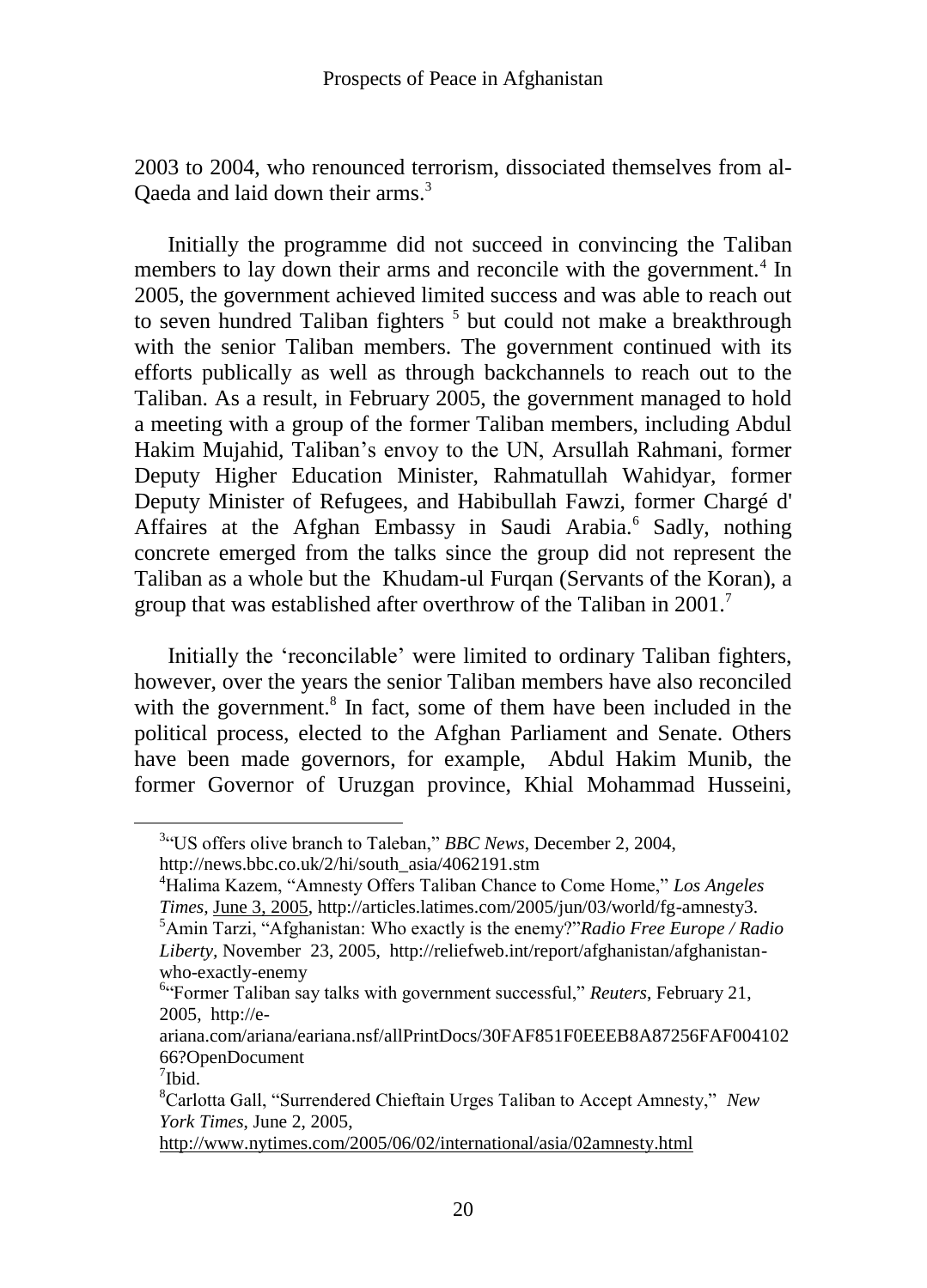former Governor of Zabul and member of the Wolesi Jirga and Naim Kuchi, member of the Meshrano Jirga.<sup>9</sup> It is pertinent to point out that most of these Taliban have no influence over the group that is fighting on the ground.

Despite limited success, the government continued its efforts to reach out to the Taliban. In April 2007, President Hamid Karzai disclosed that his government had established contacts with high level members of the Taliban.<sup>10</sup> President Karzai, on September 9, 2007, renewed a call for the talks with the Taliban offering positions in the government to those willing to put down their weapons $11$  however, he ruled out talks with al-Qaeda and other foreign insurgents.<sup>12</sup> A major breakthrough, for the first time came when the Taliban, on September 10, 2007 agreed to hold talks with the Afghan Government for the sake of national interests.<sup>13</sup> Despite personal assurances from Karzai "on providing security for Mullah Omar", the breakthrough was short lived. The Taliban soon detracted and stuck to their earlier demand of complete withdrawal of international forces and enforcement of Shariah.<sup>14</sup> Hence, all efforts for initiating a dialogue plummeted.<sup>15</sup>

President Karzai, a Pashtun from Popalzai tribe, failed to win trust of the Taliban who viewed him with immense suspicion as a puppet of the

 $9^9$ Masadykov, T., Giustozzi, A. and Page, J. M., "Negotiating with the Taliban: Toward a Solution for the Afghan Conflict," *Working Papers Series no. 2*, Crisis States Research Centre, January 2010,<http://eprints.lse.ac.uk/28117/1/WP66.2.pdf>

<sup>&</sup>lt;sup>10</sup>Carlotta Gall, "Karzai Says He Has Met With Some Taliban Members in an Effort at Reconciliation,‖ *New York Times,* April 7, 2007,

http://www.nytimes.com/2007/04/07/world/asia/07afghan.html? r=1&.

<sup>&</sup>lt;sup>11"</sup>Afghanistan's Karzai urges Taliban talks after scare", *Reuters*, September 9, 2007, www.reuters.com/ article/featuredCrisis/idUSSP143493.

<sup>&</sup>lt;sup>12</sup><sup>4</sup> Afghanistan's Karzai urges Taliban talks after scare", *Reuters*, September 9, 2007, www.reuters.com/ article/featuredCrisis/idUSSP143493.

<sup>&</sup>lt;sup>13</sup>Richard Holt, "Taliban ready to talk' to Afghan government," Telegraph, September 10, 2007,

http://www.telegraph.co.uk/news/worldnews/1562733/Taliban-ready-to-talk-to-Afghan-government.html.

<sup>&</sup>lt;sup>14</sup><sup>c</sup>Taliban's demands stall Afghan talks," USA Today, September 18, 2007, http://usatoday30.usatoday.com/news/world/2007-09-18-taliban-demands\_N.htm.  $15$ Ibid.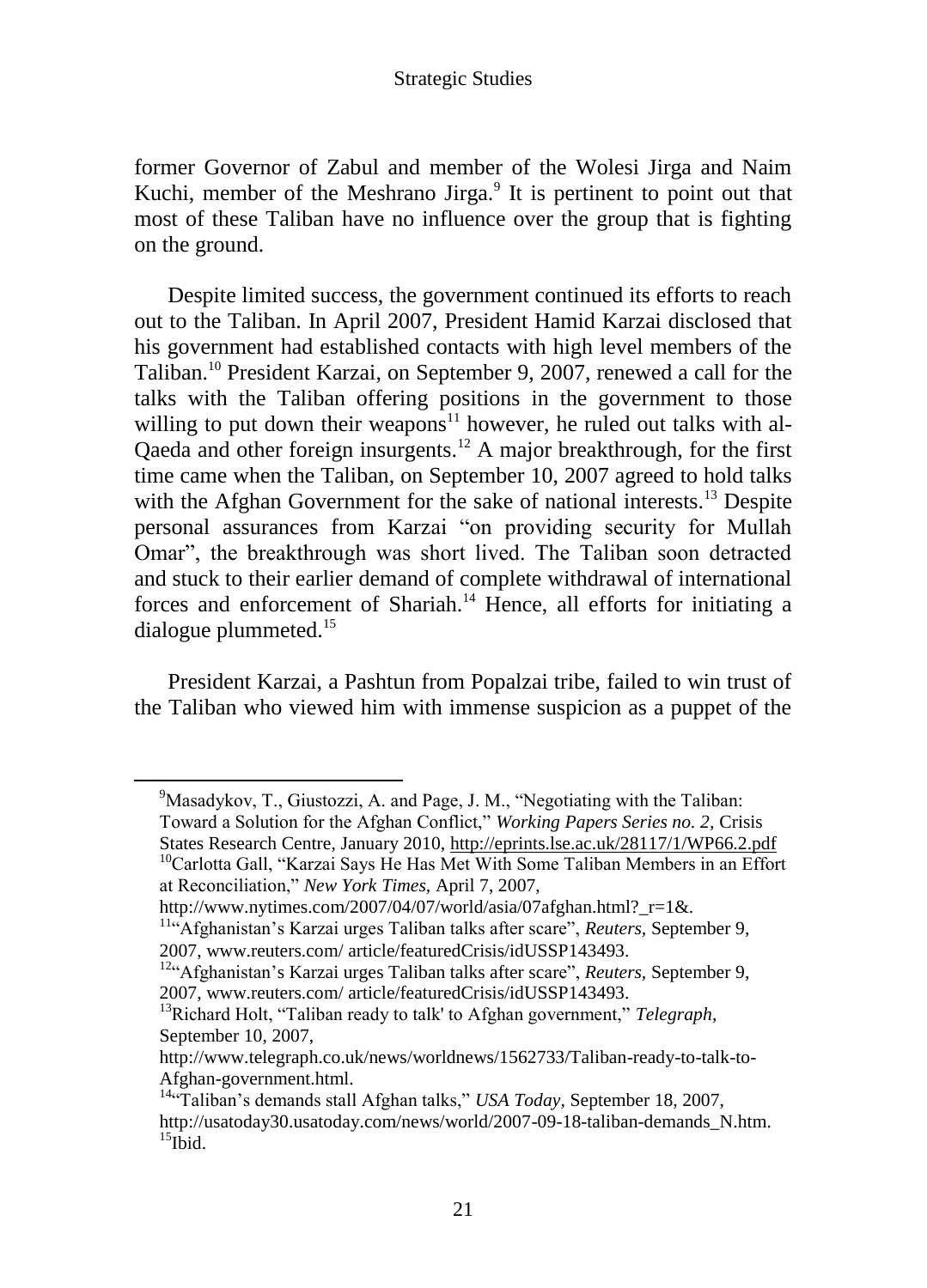West.<sup>16</sup> The Taliban have, on several occasions, criticized the Karzai government for "half hearted attempts"<sup>17</sup> at initiating peace which they felt were based on "rhetoric and empty words."<sup>18</sup> The policy of pursuing negotiations amidst military operations against the group has over the years failed to convince the Taliban to accept peace talks. In addition, funds given by international donors to facilitate and rehabilitate former Taliban members have not been made available.<sup>19</sup> Thus, further casting a doubt on the Karzai government.

## **Afghan High Peace Council ─ A High Water Mark**

In another attempt to hold peace talks with the Taliban, President Karzai formed the 'High Peace Council,' the official negotiating body of the government in September 2010. Headed by former President of Afghanistan Burhanuddin Rabbani, the Council's task was to offer amnesty, explore and pursue different options for a peaceful settlement with the Taliban.

In this regard, the Council asked the international forces to guarantee the safety of the former Taliban members, and release those being held in the US and Afghan prisons.<sup>20</sup> Subsequently, in July 2010, with support from the United Nations Development Programme (UNDP), the Afghan Government established the 'Afghanistan Peace and Reintegration Programme' (APRP) to engage in local outreach, negotiations and reintegration programmes in 33 provinces across Afghanistan and to assist the High Peace Council (HPC). $^{21}$ 

<sup>&</sup>lt;sup>16</sup><sup>c</sup>Taliban ridicules Karzai as 'puppet'," SBS News, November 4, 2009,

http://www.sbs.com.au/news/article/2009/11/04/taliban-ridicules-karzai-puppet.  $17$ Ibid.

 $18$ Ibid.

 $19$ Masadykov, T., Giustozzi, A. and Page, J. M., "Negotiating with the Taliban: Toward a Solution for the Afghan Conflict.".

<sup>&</sup>lt;sup>20</sup><sup>c</sup>Karzai sets up council for peace talks with Taliban," *BBC News*, September 4, 2010, http://www.bbc.com/news/world-south-asia-11188294.

<sup>&</sup>lt;sup>21</sup>"Afghanistan Peace and Reintegration Programme (APRP)," Project Document, http://www.undp.org/content/dam/undp/documents/projects/AFG/00060777/000607 77\_APRP\_National%20Programme%20Document%202010%2006%2001.pdf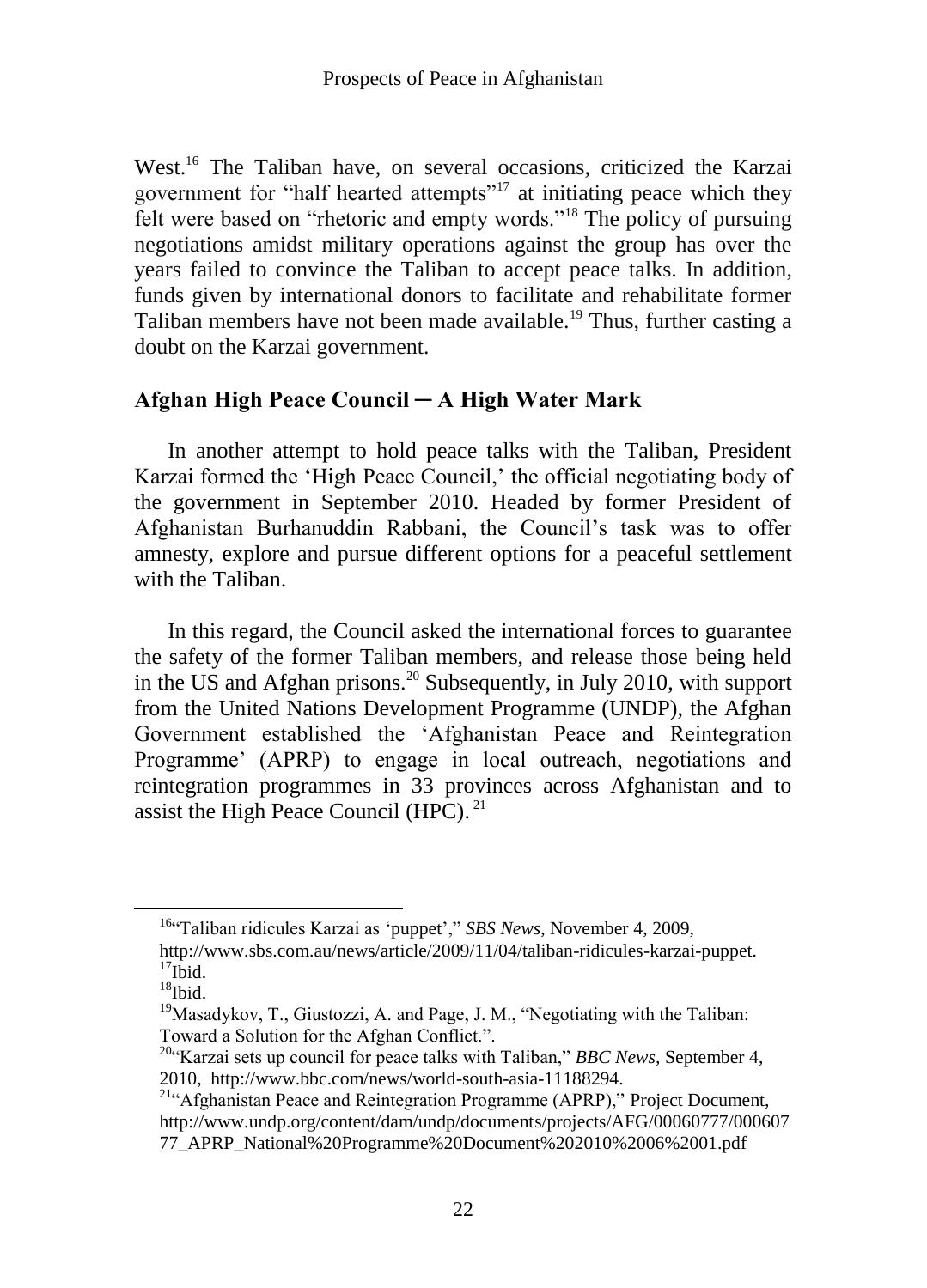Prior to the formation of the APRP, a National Consultative Peace Jirga (NCPJ) was held in Kabul in June 2010. This gave a strong mandate to President Karzai to pursue peace with the Taliban under the APRP structure. After Rabbani's assassination in 2011, his son Salahuddin Rabbani assumed the post as head of the Council and remained the Council's head for three years until his appointment as Minister of Foreign Affairs.

The Council was made up of former Taliban members (including Habibullah Fawzi, Sayeedur Rahman Haqqani, Faqir Mohammad and Arsalan Rahmani Daulat), warlords, representatives of different ethnic and political factions as well as women. It failed to achieve its main objective of establishing talks with the Taliban, even though contacts were made with senior Taliban members such as Mullah Mutawakil, Mullah Zaeef, Mullah Salaam Rocketi, Mullah Khaksar. While some have alluded the failure of the High Peace Council due to Rabbani's death, the fact is that the Council's efforts have been limited to public pledges, lacked a reconciliation strategy and holistic reintegration programme.<sup>22</sup> Hence, the utility and overall performance of the Afghan High Peace Council has been questioned at domestic as well as international level.

The bureaucratic issues within the HPC's secretariat and that the council was without a chairman for nearly a year led to the temporary suspension of funds from international donors in February 2016.<sup>23</sup> Shortly afterwards, the government appointed Pir Syed Ahmad Gilani as the new Chief of the Council. $^{24}$ 

### **The Doha Debacle**

With support of the US dating back to 2011, Qatar assumed the role of a mediator, and attempted to initiate peace talks between the Taliban

 $^{22}$ Masadykov T., Giustozzi, A. and Page, J. M., "Negotiating with the Taliban: Toward a Solution for the Afghan Conflict."

<sup>&</sup>lt;sup>23</sup>Tariq Majidi, "USAID, Britain Halt Financial Aid to Peace Council: Official," *Tolo News*, February 5, 2016, [http://www.tolonews.com/en/afghanistan/23634](http://www.tolonews.com/en/afghanistan/23634-usaid-britain-halt-financial-aid-to-peace-council-official) [usaid-britain-halt-financial-aid-to-peace-council-official.](http://www.tolonews.com/en/afghanistan/23634-usaid-britain-halt-financial-aid-to-peace-council-official)

<sup>&</sup>lt;sup>24</sup>High Peace Council (HPC), Press Release, February 28, 2016, http://www.hpc.org.af/english/index.php/news/reports/203-hpc-press-release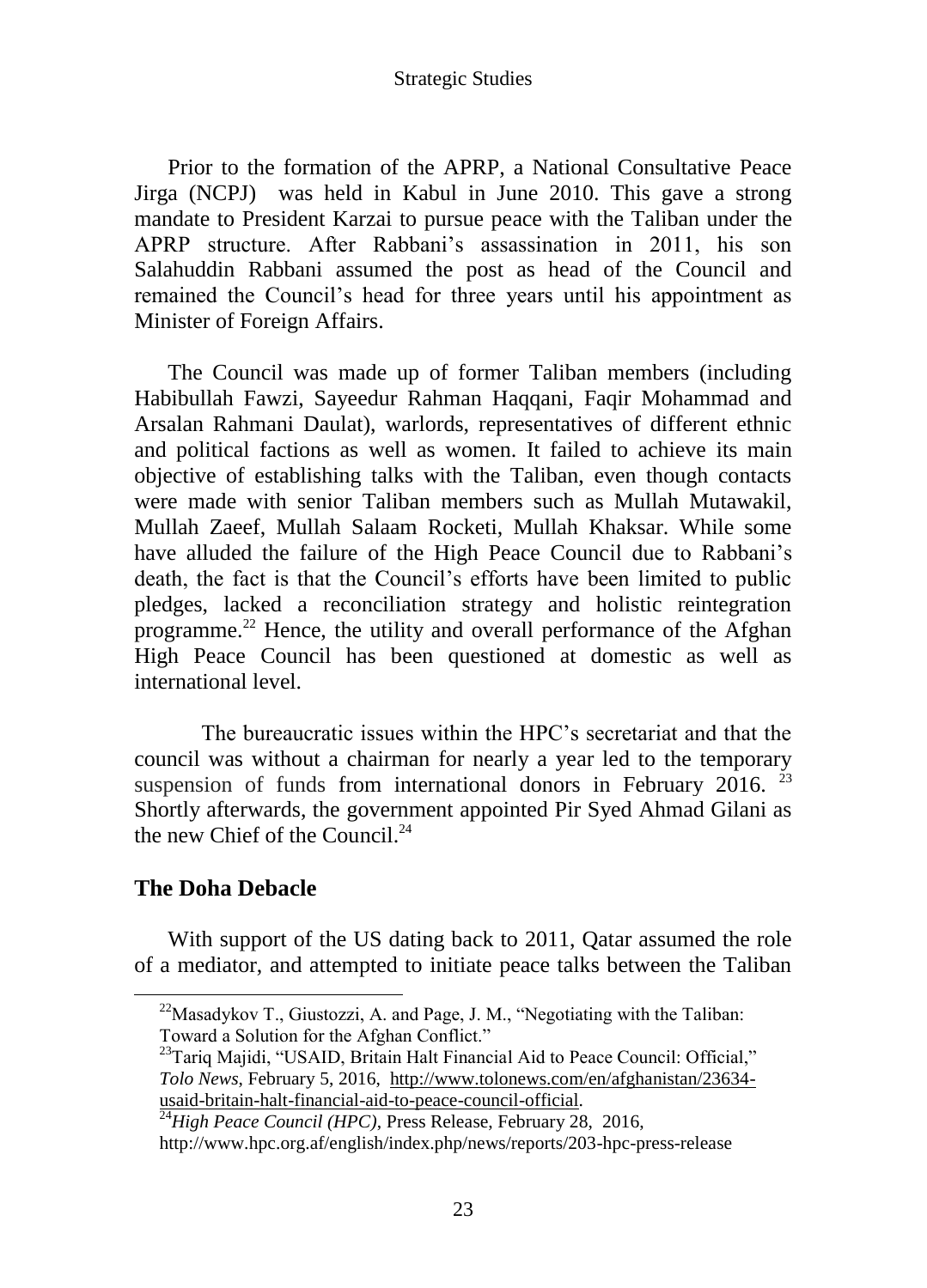and the Afghan government. In June 2013, the effort initially led to the opening of a 'political office' of the Taliban in Doha.<sup>25</sup> Although, the main agenda behind the opening of the political office was for the purpose of peace talks, the Karzai government felt that the Taliban had used the opportunity to present itself as an independent and alternative government to use the new embassy for diplomatic relations with countries around the world and Afghans.<sup>226</sup> This was not taken well by the government and President Karzai immediately called the talks off. In a purported statement, Sayed Tayeb Agha, highlighted that "the US and the Taliban agreed upon opening the political office of the group and exchange of Taliban detainees in Guantanamo in  $2011.^{227}$  Hence, efforts failed due to "obstacles created in the implementation of the issues agreed upon by the Karzai regime.<sup> $28$ </sup> As a result, the little progress made in the reconciliation process was short lived. However, the US and Qatar were quick to step in and extended efforts to salvage talks, which included asking the Taliban to take down their flag and later close their office.

Despite the setback, endeavours were still made to revive talks between the Afghan Government and the Taliban. This resulted in a meeting between members of the High Peace Council and a breakaway faction of the Taliban led by former Taliban Finance Minister, Aga Jan Mohtism in February 2014 in the UAE. Although both sides "agreed to end the conflict through an intra-Afghan dialogue instead of working on interim formats of the solution,"<sup>29</sup> nothing concrete emerged from the talks since the group did not represent the Taliban as a whole but a breakaway faction.

## **Stakeholders: Government of National Unity**

<sup>&</sup>lt;sup>25</sup>Reza Sayah, "At their office in Doha, Taliban make changes," *CNN*, June 21, 2013, http://edition.cnn.com/2013/06/20/world/meast/qatar-afghanistan/.

 $^{26}$ Alissa J.Rubin and Rod Nordland, "US Scrambles to Save Taliban Talks After Afghan Backlash,‖ *New York Times*, June 19, 2013,

http://www.nytimes.com/2013/06/20/world/asia/taliban-kill-4-americans-afterseeking-peace-talks.html? r=0.

 $^{27}$ Ibid.

 $^{28}$ Ibid.

<sup>&</sup>lt;sup>29</sup><sup>"</sup>Afghan group confirms talks with Taliban faction," *Dawn*, February 22, 2014, http://www.dawn.com/news/1088760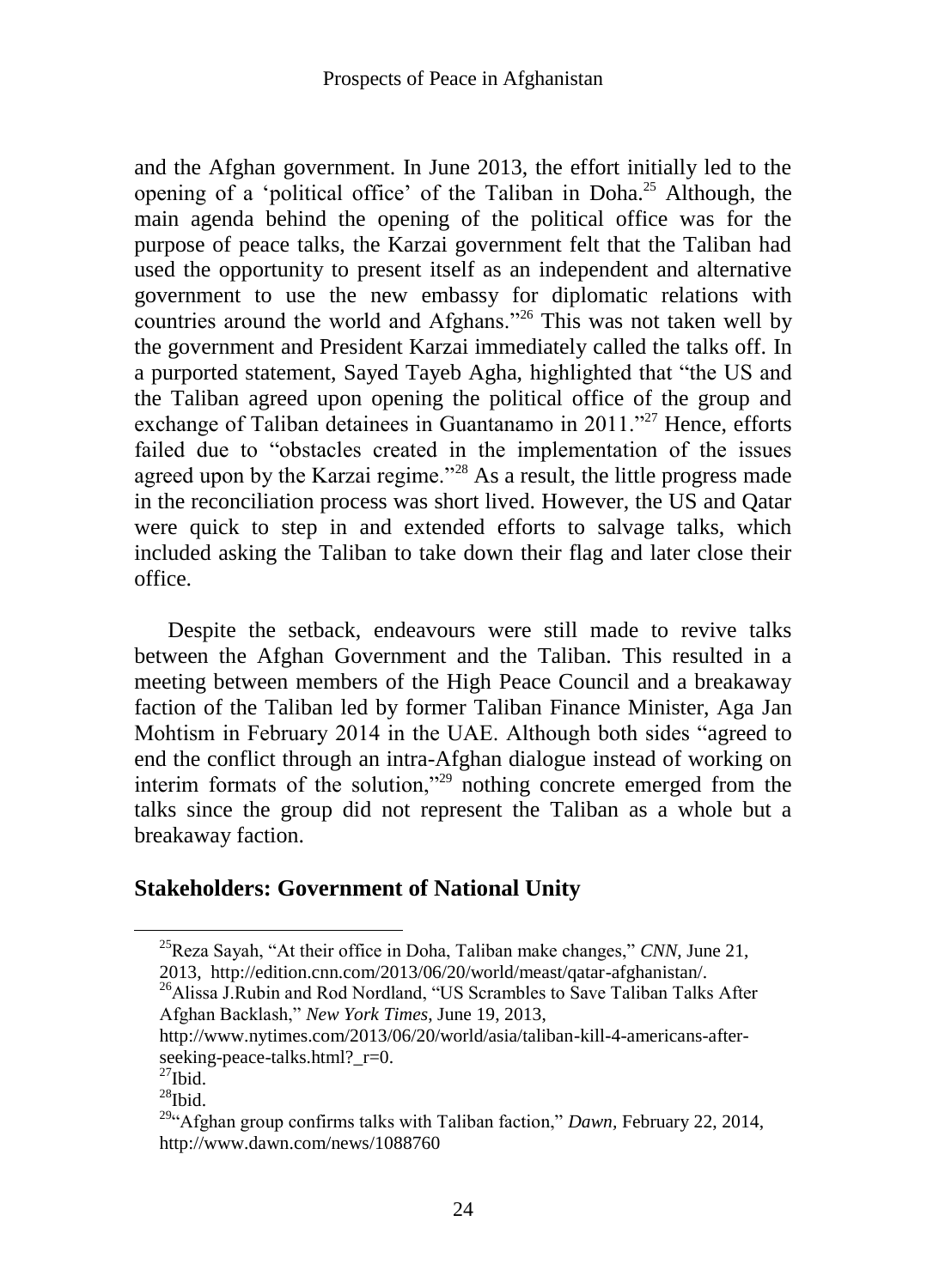While expectations from President Ashraf Ghani's government are enormous, so are the challenges. What makes President Ashraf Ghani's election to office so pivotal is that he is the president of Afghanistan  $-a$ country whose stability is essential not only for the region but also for the international community at large. It has taken policy makers in Afghanistan and the international community almost 15 years of violence, instability and bloodshed to realize that peace in Afghanistan cannot be achieved without establishing peace with the Taliban through constructive engagement and dialogue. Hence, learning from the mistakes of the previous government, President Ghani has made serious efforts to establish peace with the Taliban to put an end to the conflict in Afghanistan.

To meet this end, the government has been pursuing several official and unofficial avenues to initiate talks with the dissident group. During his inaugural address, on September 29, 2014, President Ghani reached out to the Taliban as well as Gulbuddin Hikmatyar's *Hizb-e-Islami* to enter into talks with the government.<sup>30</sup> In fact, it is believed that during his presidential campaign, aides of Ashraf Ghani were already instrumental to touch base with the Taliban. $31$ 

President Ghani has advocated for and asked the Taliban to join an inter-Afghan dialogue.<sup>32</sup> To meet this end, he has been pursuing efforts domestically and has also sought assistance from the international community.<sup>33</sup> At the [d]omestic front, he has been instrumental in seeking national consensus and support for the peace process which

<sup>&</sup>lt;sup>30.</sup> New Afghan President Ashraf Ghani calls for Taliban peace talks," Dawn, September 29, 2014, http://www.dawn.com/news/1135067.

<sup>&</sup>lt;sup>31</sup>Thomas Ruttig. "Talks with the Taleban, Again: This time for real,?" *Afghan Analyst Network*, March 17, 2015, https://www.afghanistan-analysts.org/talks-withthe-taleban-again-this-time-for-real/.

<sup>&</sup>lt;sup>32</sup><sup>4</sup> Afghan President Calls On Taliban To Join Peace Process," Radio Free Europe, *Radio Liberty*, October 31, 2014, http://www.rferl.org/content/afganistan-chinataliban-pakistan-tajikistan-turkmenistan-kyrgyzstan-iran/26667593.html.

<sup>&</sup>lt;sup>33</sup>Shashank Bengali and Ali M. Latifi, "Afghan president pursues peace with Taliban — his way," Los Angeles Times, March 22, 2015,

http://www.latimes.com/world/afghanistan-pakistan/la-fg-afghanistan-ghani-us-20150322-story.html.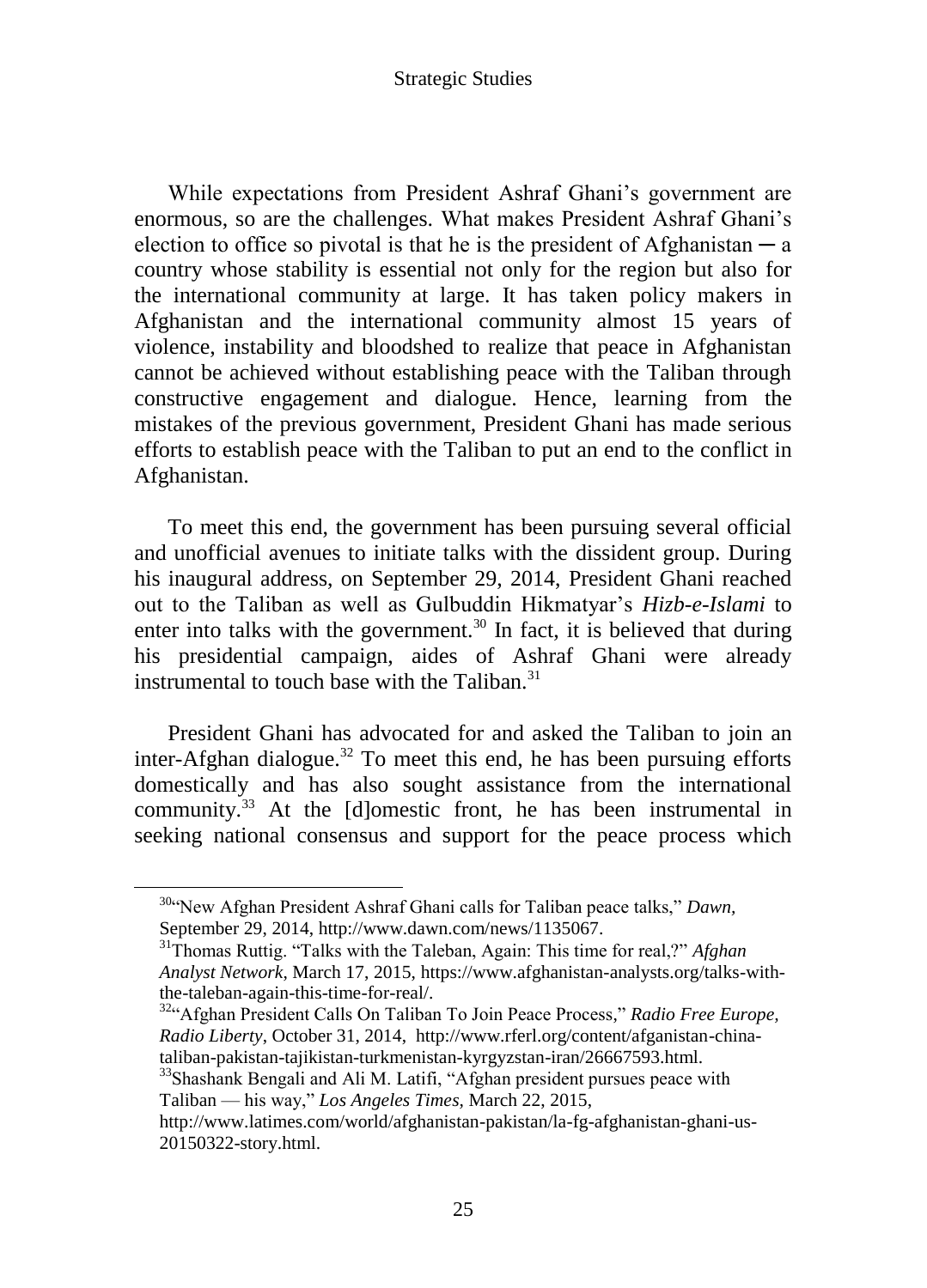includes reaching out to ethnic-political factions, and civil society groups independently, as well as through the High Peace Council.<sup>34</sup> On the international front, Ghani has sought support from members of the international community, particularly, Pakistan, China and the Arab world for establishing talks with the group. Subsequently, cognisant of Pakistan's key role, Ghani has made efforts to improve ties with Pakistan – another major priority of his government.

Efforts by President Ghani have gained traction, as members within the Taliban group have acknowledged Ghani's overtures as sincere,  $35$  by showing flexibility and expressing willingness to open talks with the government. However, this noticeable shift in the Taliban's stance continues to be undermined by the surge in violence and initiation of the Taliban's newly announced offensive' *Omari*. <sup>36</sup> The continuing presence of foreign forces in Afghanistan, inconsistency on the part of the Afghan Government to devise a viable national reintegration programme and reach out to the Taliban continue to stall peace talks.

Apart from voices from the civil society and within the Ghani administration, there is strong opposition towards initiating peace with the Taliban and many members oppose the inclusion of Taliban in the political process.<sup>37</sup> Hence, political and national reconciliation continue to be major hurdles in pursuing peace talks with the Taliban. Although the current Afghan leadership has expressed confidence in the ongoing efforts that "Afghanistan is closer to achieving peace".<sup>38</sup> It still remains

 $34$ Ali M. Latifi and Carol J. Williams, "Taliban attack kills 17 Afghan police during peace talks in Qatar," *Los Angeles Times*, May 4, 2015,

http://www.latimes.com/world/middleeast/la-fg-afghanistan-taliban-attack-peacetalks-20150504-story.html.

<sup>&</sup>lt;sup>35</sup><sup>-</sup>Pakistan's role in peace talks deserves credit: Ghani," *Dawn*, February 21, 2015, http://www.dawn.com/news/1164977.

 $36$ Borhan Osman, "Operation Omari: Taleban Announced 2016 Spring Offensive," *Afghan Analyst Network,* April 14, 2016, https://www.afghanistan-

analysts.org/operation-omari-taleban-announces-2016-spring-offensive/,

<sup>&</sup>lt;sup>37</sup>Thomas Ruttig, "Direct US-Taleban talks and the Bonn 2 conference (amended),"*Afghan Analyst Network*, May 18, 2011, http://www.afghanistananalysts.org/direct-us-taleban-talks-and-the-bonn-2-conference-amended/.

<sup>&</sup>lt;sup>38</sup>Ali M. Latifi and Carol J. Williams, "Taliban attack kills 17 Afghan police during peace talks in Qatar."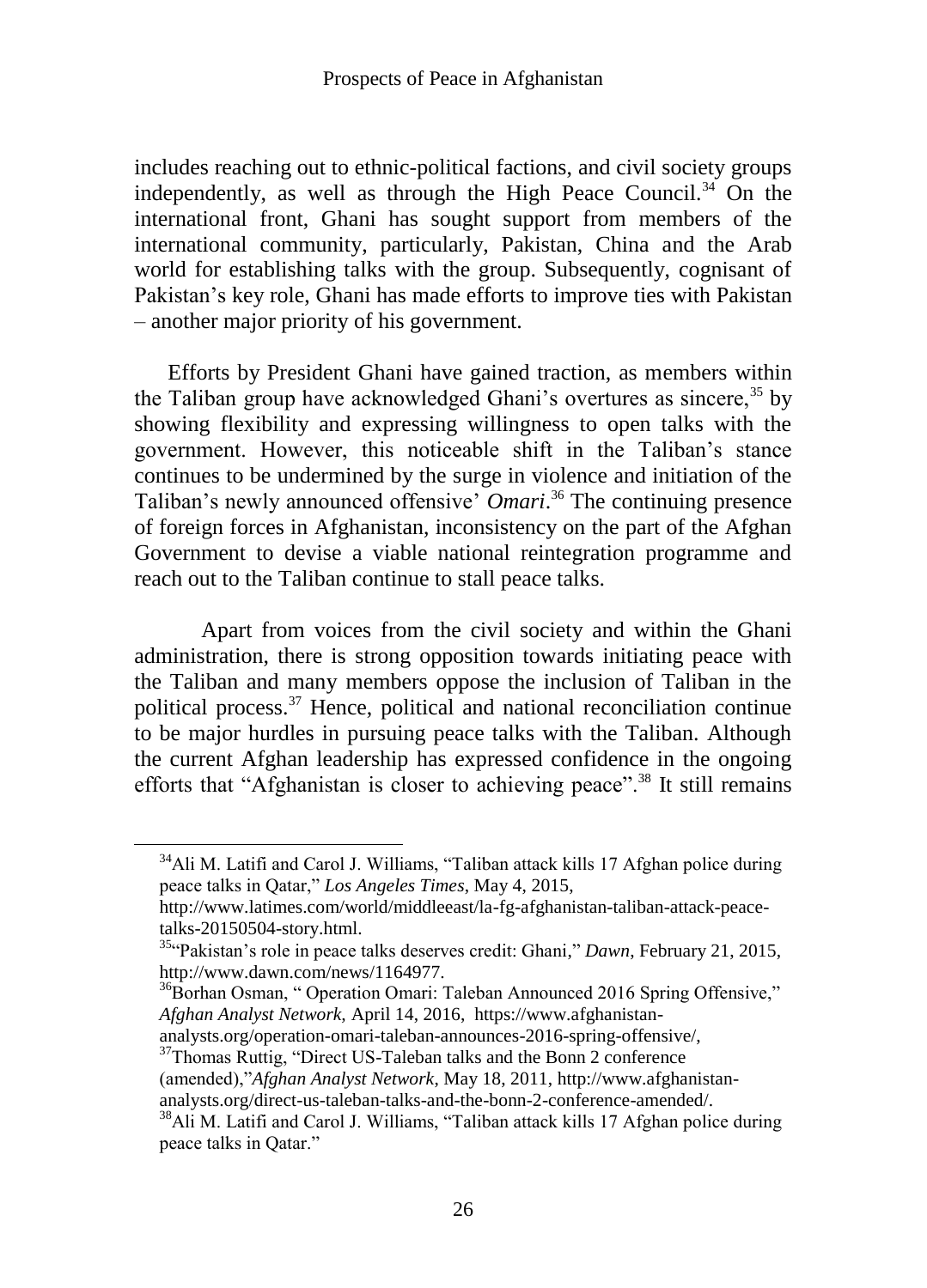to be seen whether the government will be able to make a breakthrough with the Taliban and engage them in a constructive dialogue process.

### **Taliban's Casus Belli**

Despite major losses and setbacks to the Afghan Taliban, including defections, and reconciliation of certain senior members, the overall strength, resolve and capability of the group has not been adversely affected. The Taliban have remained united, more or less intact with Mullah Omar as their ideological leader. It has taken more than a decade to acknowledge what former US Assistant Secretary of State for South Asian Affairs, Robin Raphel, had stated regarding the Taliban,

―The Taliban are a significant factor in the Afghan equation and one that will not simply disappear any time soon. The Taliban have established significant control throughout the country and the fact that they have sustained themselves demonstrates their staying power. The reasons they have succeeded so far have little to do with military prowess or outside military assistance. The real source of their success has been the willingness of many Afghans, particularly Pashtuns, to tacitly trade unending fighting and chaos for a measure of peace and security even with severe social restrictions, it is not in the interest of Afghanistan or any of us here that the Taliban be isolated.<sup>339</sup>

It is significant to note that her assessment of the Taliban still holds true.

Initially restricted to their traditional heartland in the south, over the years the Taliban have taken advantage of the United States' mismanaged war in Afghanistan. The weak and ineffective policies of the previous and current government have allowed them to expand to the

<sup>39</sup><sup>c</sup>Cease-fire can and should begin immediately, says Asst. Secy, " (Raphel Text: US statement at UN on Afghanistan peace process), November 25, 1996, http://www.usembassy-

israel.org.il/publish/press/state/archive/november/sd21126.htm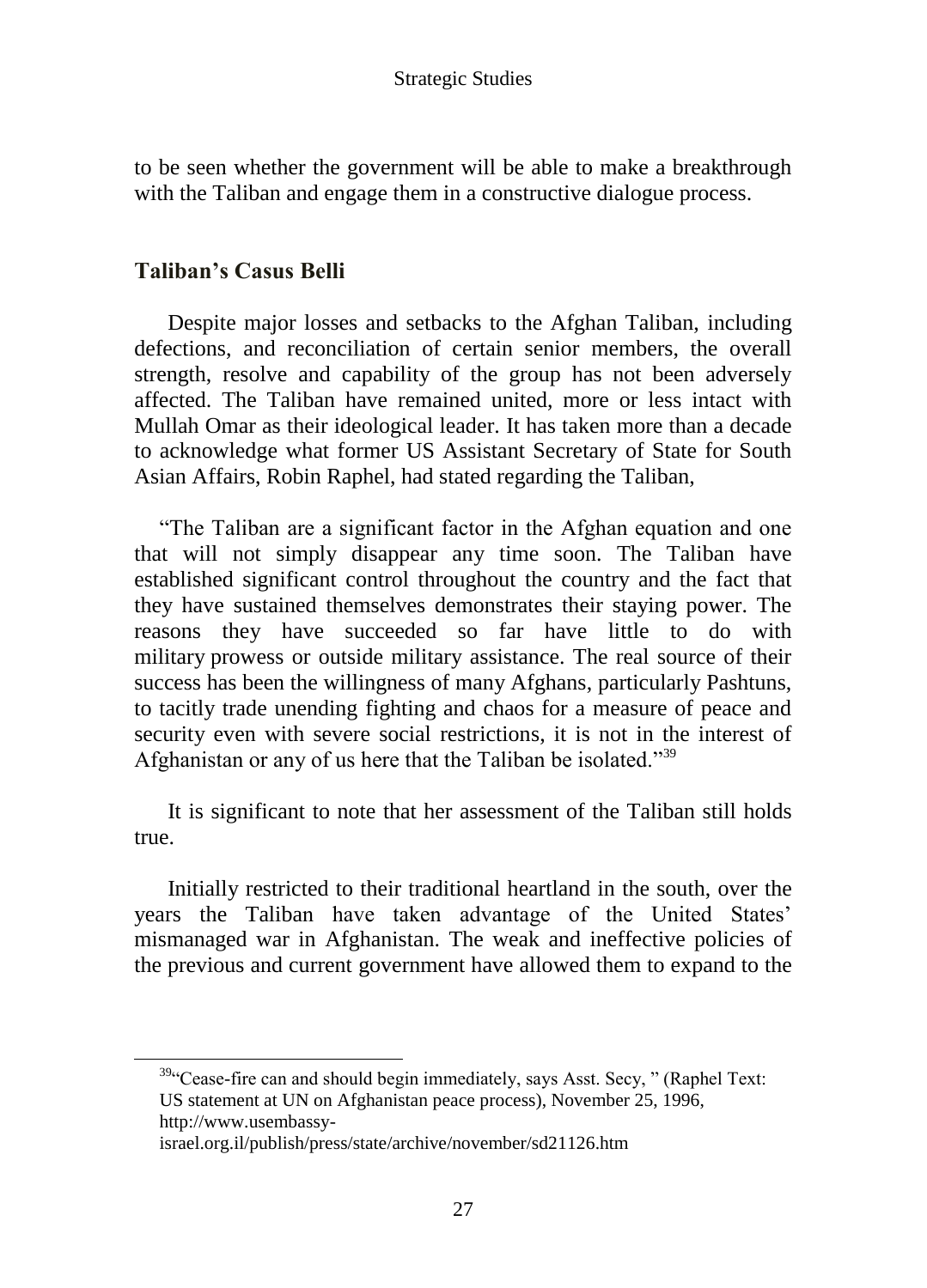### Prospects of Peace in Afghanistan

northern parts of the country.<sup>40</sup> In fact, if one looks at the Taliban's offensive in Kunduz in 2015, ‗poor governance, weak and corrupt leaders, lack of coordination and infighting'<sup>41</sup> are reasons cited for the groups' growing success in the province . The Taliban are believed to control 65 per cent of the province  $42$  as against 40 per cent initially.<sup>43</sup> The reasons cited for the Taliban's growing influence are not specific to the Kunduz province alone, but apply throughout the country.

While claims of major differences arising within the group had surfaced, they do not hold much weight as the Taliban have continued to demonstrate political and military resilience, on and off the field, amongst themselves and have been able to make up for their military losses easily. Thousands of fighters continue to join the group, making the Taliban's insurgency stronger than ever before. The Taliban have managed to recuperate, retaliate and transform into a highly superior adversary and achieve significant 'tactical victories'<sup>44</sup> over international forces and the Afghan National Security Forces (ANSF). The Taliban's growing power presents a grave challenge to the Afghan government and ANSF. Although the ANSF have achieved certain successes against the Taliban on the field, these have been temporary and limited as they lack requisite capacities as a counterinsurgent force.<sup>45</sup>

The overall outlook and conduct of the Taliban has gradually undergone a major shift. While still heavily relying on warfare, the group has altered its strategy by moving away from practices that alienated

<sup>43</sup>Bethany Matta, "The Failed Pilot Test: Kunduz' local governance crisis." <sup>44</sup>Amina Khan, "Afghanistan: Still at a standstill," Strategic Studies (Quarterly Journal), XXVIII, no.1 (Spring 2008)[, http://issi.org.pk/wp-](http://issi.org.pk/wp-)

content/uploads/2014/06/1303370014\_43617371.pdf

<sup>&</sup>lt;sup>40</sup>Christopher Harress. "Could The Taliban Retake Control Of Afghanistan?," *International Business Times,* September 27, 2014, http://www.ibtimes.com/couldtaliban-retake-control-afghanistan-1695833.

<sup>&</sup>lt;sup>41</sup>Bethany Matta, "The Failed Pilot Test: Kunduz' local governance crisis," *Afghan Analyst Network*, June 5, 2015, https://www.afghanistan-analysts.org/the-failedpilot-test-kunduz-local-governance-crisis/

<sup>&</sup>lt;sup>42</sup><sup>42</sup> Afghanistan Taliban: Police resist siege of HQ in Helmand's Sangin," *BBC news*, December 22, 2015, http://www.bbc.com/news/world-asia-35157785

<sup>&</sup>lt;sup>45</sup>Lauren Mc nally and Paul Bucala, "The Taliban resurgent: Threats to Afghanistan's security", *Afghanistan Report 1 (March 11, 2015)*,

http://www.understandingwar.org/sites/default/files/AFGH%20Report.pdf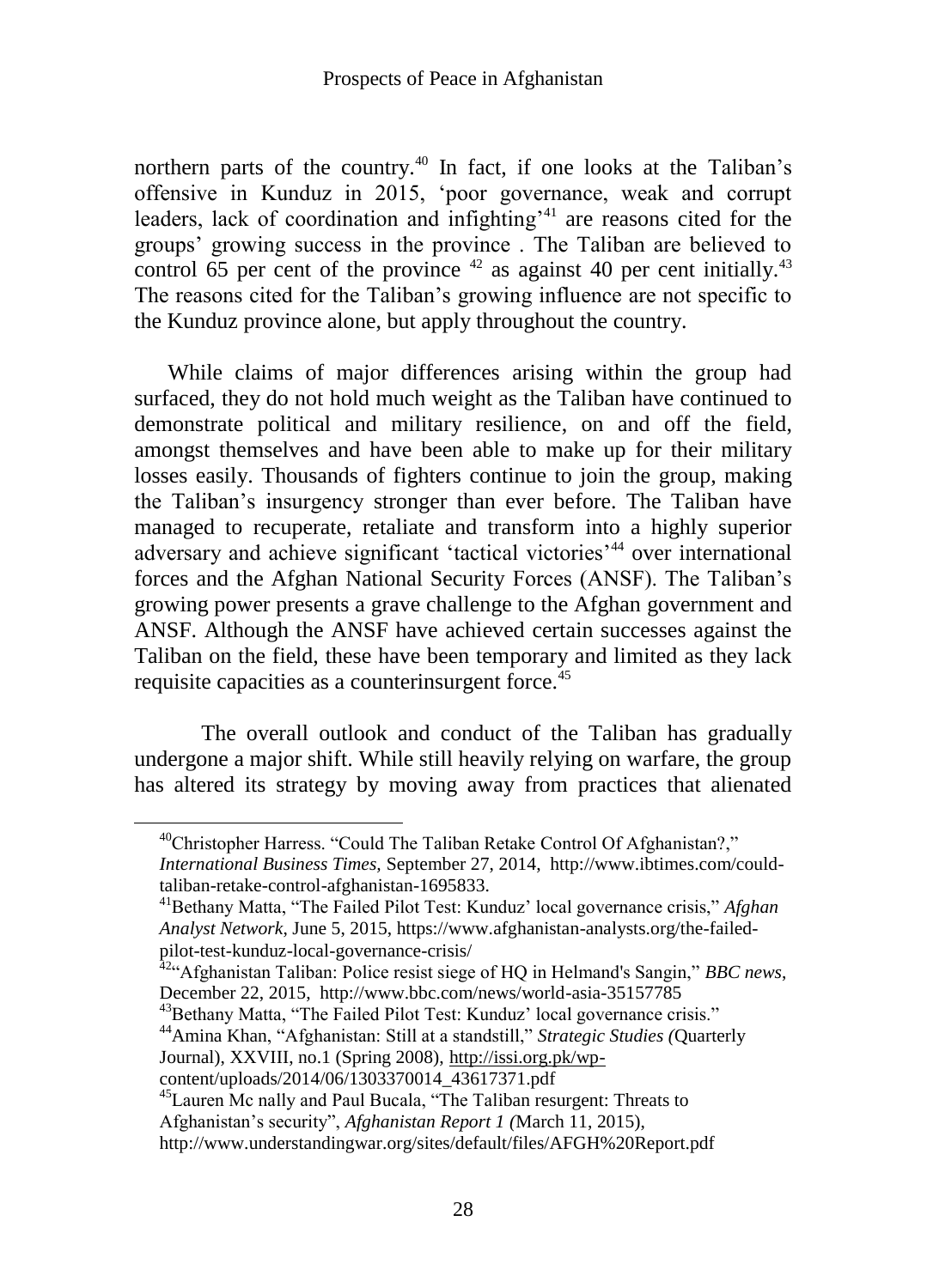them from the community at large. The Taliban have openly denounced and asked its fighters to avoid the "killing of innocent people, including women, children and the elderly."<sup>46</sup> Apart from the launch of the Taliban's mobile Radio station *Radio Shariat* in August 2007, the group has also been active through their website with the purpose to reach out to the common man.<sup>47</sup> While focusing on 'the thrill of battle, religion and nationalism,' themes such as ban songs, images of wine, powerful women, legend and pastoral beauty and desire for non-violence are also covered.<sup>48</sup>

More recently, the group has also declared a more open stance towards women. Despite the Taliban's brutal attitude towards women which was shrouded in ignorance and obscurantism, the group now openly supports women's right to education (up to the university level), the right to work "in male-dominated professions" as well as the "right" to choose their spouse".<sup>49</sup> This apparent change in stance along with pledges made by the Taliban come with a fair amount of suspicion and cannot absolve the group of its previous atrocities towards women. Nonetheless, considering the 'rigid and extreme' mindset of the Taliban, it is certainly a positive development that warrants some recognition.

Similarly, the group has also been actively trying to transform its tarnished image globally, and has kept the option of diplomacy open by holding meetings with delegations from the US**,** Germany and Japan. In an attempt to cast themselves in a more favourable light and at the same time muster up support for their cause, the Taliban have paid visits to

<sup>&</sup>lt;sup>46</sub>. Afghan Taliban condemn Peshawar school attack," Dawn, December 17, 2014,</sup> http://www.dawn.com/news/1151407

 $47\cdot$ <sup>47.</sup> Taliban Propoganda :Winning the war of words?" Asia Report N°158, International Crisis Grou*p* (July 2008),

http://www.genocidewatch.org/images/Afghanistan\_08\_07\_24\_Taliban\_Propagand a\_Winning\_the\_War\_of\_Words.pdf

<sup>48</sup>Alex Strick van Linschoten and [Felix Kuehn,](https://mail.nayatel.com.pk/redir.hsp?url=http%3A%2F%2Fwww.amazon.com%2FFelix-Kuehn%2Fe%2FB005AEE778%2Fref%3Ddp_byline_cont_book_2) *Poetry of the Taliban (* London: Hurts and Company, 2012).

<sup>&</sup>lt;sup>49</sup>Heather Barr, "Dispatches: Too Early to Cheer Taliban Support for Women's Rights,‖ *Humans Rights Watch*, May 8, 2015,

[https://www.hrw.org/news/2015/05/08/dispatches-too-early-cheer-taliban-support](https://www.hrw.org/news/2015/05/08/dispatches-too-early-cheer-taliban-support-womens-rights)[womens-rights](https://www.hrw.org/news/2015/05/08/dispatches-too-early-cheer-taliban-support-womens-rights)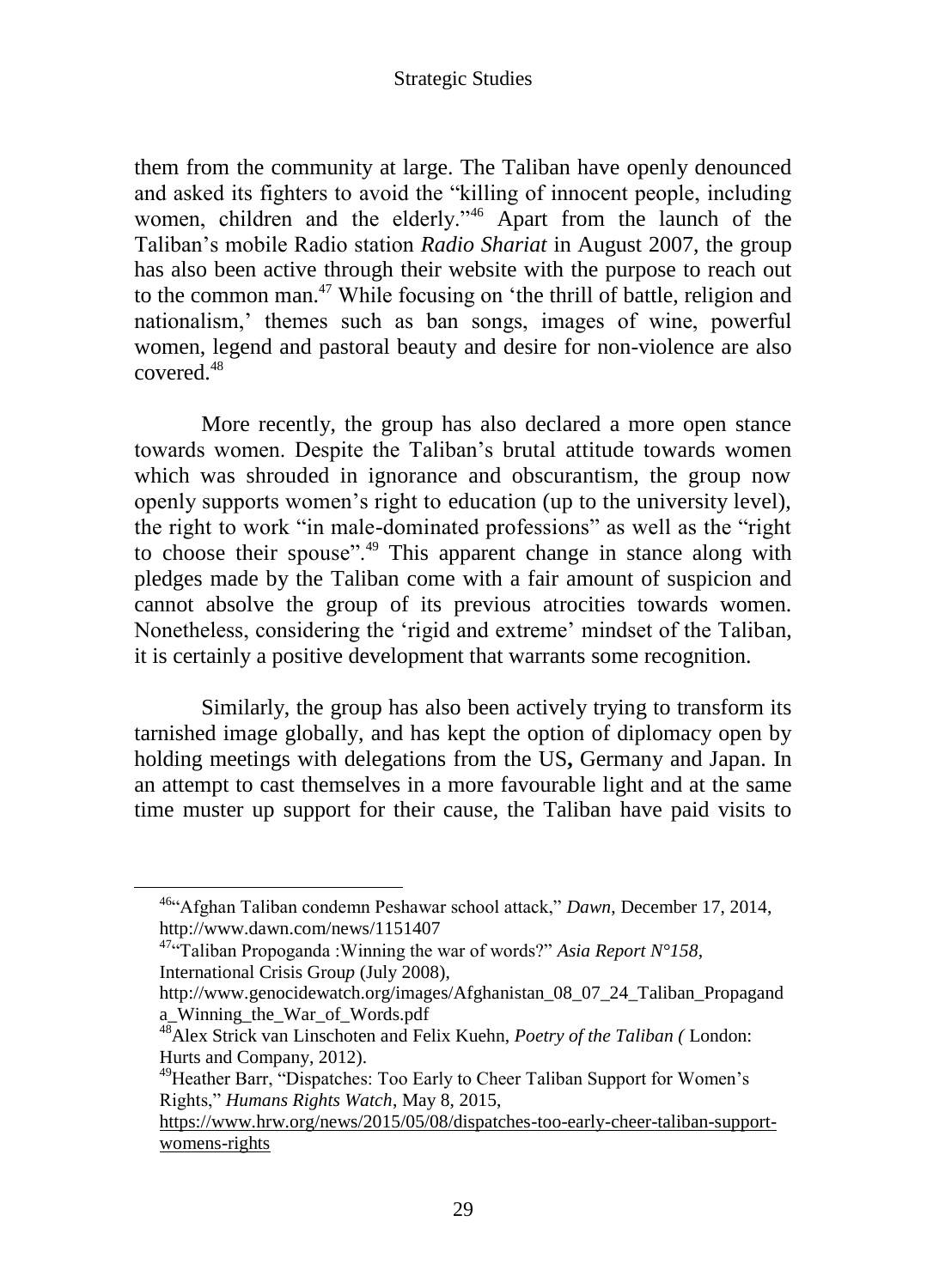Germany, Qatar, Japan, Dubai, Saudi Arabia, UAE, Qatar, China, Iran,<sup>50</sup> Norway $^{51}$  and recently Pakistan.

With the new government in Kabul, there were hopes that the Taliban would accept the government's positive overtures for peace and reconciliation and abandon their offensive. Though the group initially agreed to some degree of engagement, it has so far refused to hold meaningful talks and continues to wage its insurgency and have consistently stuck to their principle demands discussed earlier. Subsequently, escalation in violence and bloodshed has not only highlighted reluctance on the part of Taliban to abandon its military campaign and hold talks but continues to undermine efforts for establishing peace talks. Moreover, differences and divisions within the Taliban have also played a key role in impeding talks. There are numerous groups and factions operating under the garb of the Taliban, with varying political agendas. Those members of the Taliban who are suffering from war fatigue and are willing to talk do not have influence at the operational level over those who are opposed to talks, for example Abdul Qayum Zakir, and Mohamed Rasool, influential military commanders.<sup>52</sup>

A significant factor that could convince the Taliban to accept the government's overtures is the growing presence of the Islamic State (IS) in the region and its penetration into Afghanistan. In January 2015, the group's spokesman Abu Muhammad al Adnani, announced the IS' decision to expand its influence into the Khorasan which covers Afghanistan and Pakistan. The Afghan Taliban have rejected the IS, and its leader Abu Bakr al Baghdadi.<sup>53</sup> Mullah Akhtar Mansoor is believed to

<sup>50.</sup> Remarks of spokesman of Islamic Emirate regarding visit by high-ranking delegation to Iran,‖ *Islamic Emirate of Afghanistan*, May 19, 2015, [http://shahamat](http://shahamat-english.com/remarks-of-spokesman-of-islamic-emirate-regarding-visit-by-high-ranking-delegation-to-iran/)[english.com/remarks-of-spokesman-of-islamic-emirate-regarding-visit-by-high](http://shahamat-english.com/remarks-of-spokesman-of-islamic-emirate-regarding-visit-by-high-ranking-delegation-to-iran/)[ranking-delegation-to-iran/](http://shahamat-english.com/remarks-of-spokesman-of-islamic-emirate-regarding-visit-by-high-ranking-delegation-to-iran/)

 $\frac{51}{4}$ Afghan women hold historic talks with the Taliban," *BBC News*, June 6, 2015, http://www.bbc.com/news/world-asia-33035268.

 $52$ Jibran Ahmad and Mehreen Zahra-Malik, "Secret meetings in Pakistan expose obstacles to Afghan peace talks,‖ *Reuters,* March 12, 2015,

http://www.reuters.com/article/2015/03/12/us-afghanistan-taliban-talksidUSKBN0M81A720150312.

<sup>53</sup>Thomas Joscelyn, "Islamic State's 'Khorasan province' threatens Taliban in latest video," *Long War Journal*, June 4, 2015,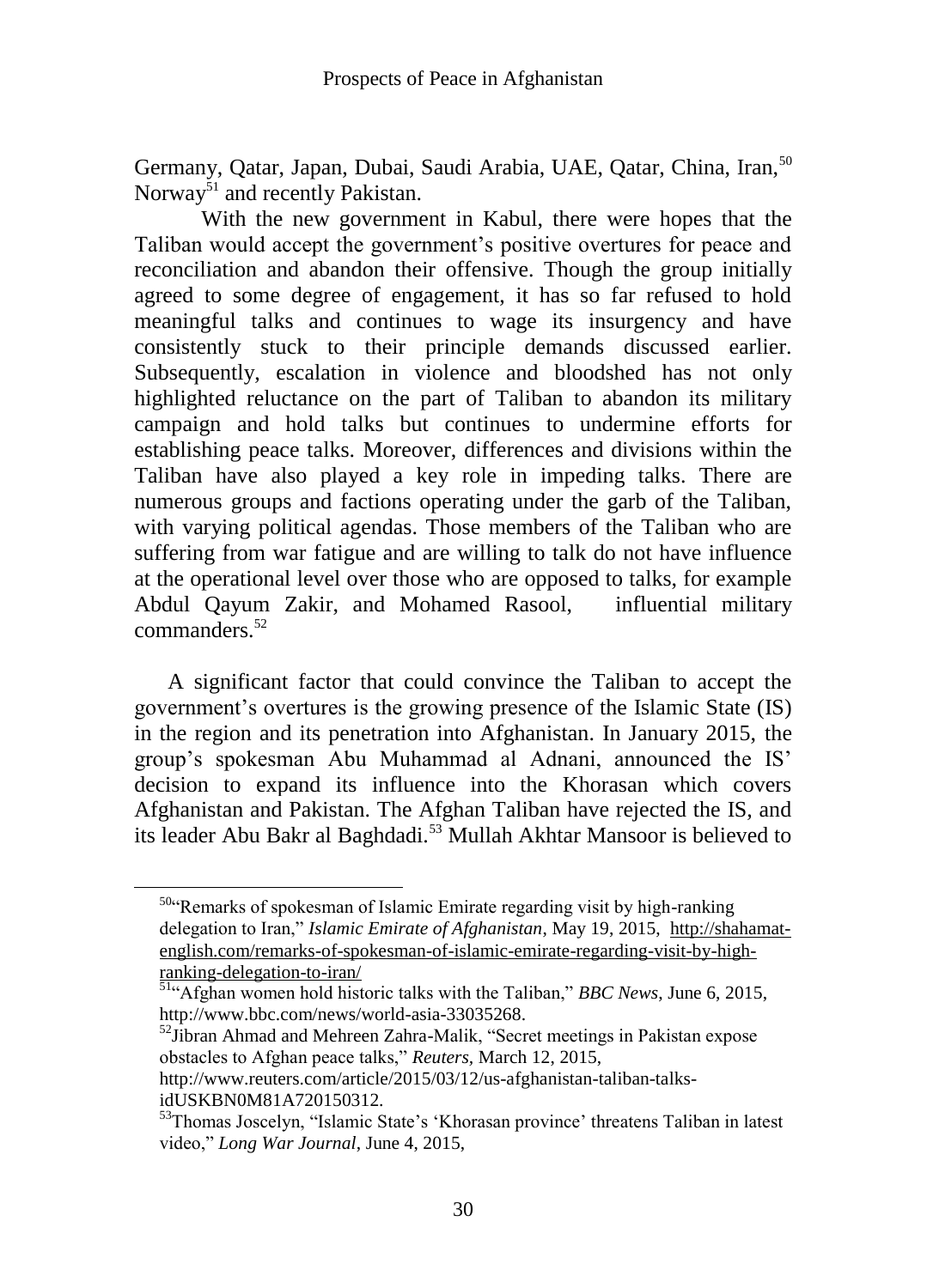have written a letter to Baghdadi, warning the IS to halt its activities stating that there is "room for only one flag and one leadership"<sup>54</sup> which is the Islamic Emirate of Afghanistan under its Amir, Mullah Omar Akund. $55$ 

Although the Taliban have been known to converge with other terrorist groups such as al-Qaeda, a possible convergence with the IS does not seem plausible since differences in their ideological agenda. The Taliban are an indigenous group, following the Deobandi school of thought with a local agenda—limited to Afghanistan alone.<sup>56</sup> Whereas the Islamic State follows the Salafi Tukfirism, and has a global agenda to establish Islamic Caliphate beyond Syria and Iraq.<sup>57</sup> Despite limited presence and influence, many Taliban fighters and commanders such as Mullah Abdul Rauf Khadim, Mawlawi Najib, Syed Emarati and Mawlawi Qahar have deflected and joined IS. This poses a grave ―strategic threat to the very survival of the future of the Taliban in Afghanistan".<sup>58</sup> In fact it is believed that the Taliban have initiated a "recruitment commission"<sup>59</sup> to win back the defected members.

Subsequently, differences within the Taliban over leadership and peace talks have resulted in divisions within the group those members who are opposed to talks are believed to be more susceptible to join IS.

http://www.theguardian.com/world/2015/may/07/taliban-young-recruits-isisafghanistan-jihadis-islamic-state.

http://www.longwarjournal.org/archives/2015/06/islamic-states-khorasan-provincethreatens-taliban-in-latest-video.php.

<sup>&</sup>lt;sup>54</sup>Mirwais Harooni and Kay Johnson, "Taliban urge Islamic State to stop ‗interference' in Afghanistan,‖ *Reuters,* June 16, 2015,

http://www.reuters.com/article/2015/06/16/us-afghanistan-islamicstateidUSKBN0OW19220150616.

<sup>&</sup>lt;sup>55</sup><sup>cc</sup>Taliban warn IS leader not to interfere in Afghanistan, " *Dawn*, June 16, 2015, accessed June 16, 2015, http://www.dawn.com/news/1188553.

<sup>&</sup>lt;sup>56</sup>Emma Graham-Harrison, "Taliban fears over young recruits attracted to Isis in Afghanistan,‖ *Guardian*, May 7, 2015,

<sup>57</sup>Hekmatullah Azamy, "Afghan Taliban Scrambling With The Rise of Islamic State,‖ *Radio Free Europe Radio Liberty*, April 30, 2015,

http://gandhara.rferl.mobi/a/afghanistan-taliban-scambling-with-the-islamicstate/26987259.html

<sup>58</sup>Ibid.

<sup>&</sup>lt;sup>59</sup>Abdul Basit, "Al Qaeda and the Afghan Taliban's IS predicament," *Express Tribune,* May 12, 2015, http://tribune.com.pk/story/884582/al-qaeda-and-theafghan-talibans-is-predicament/.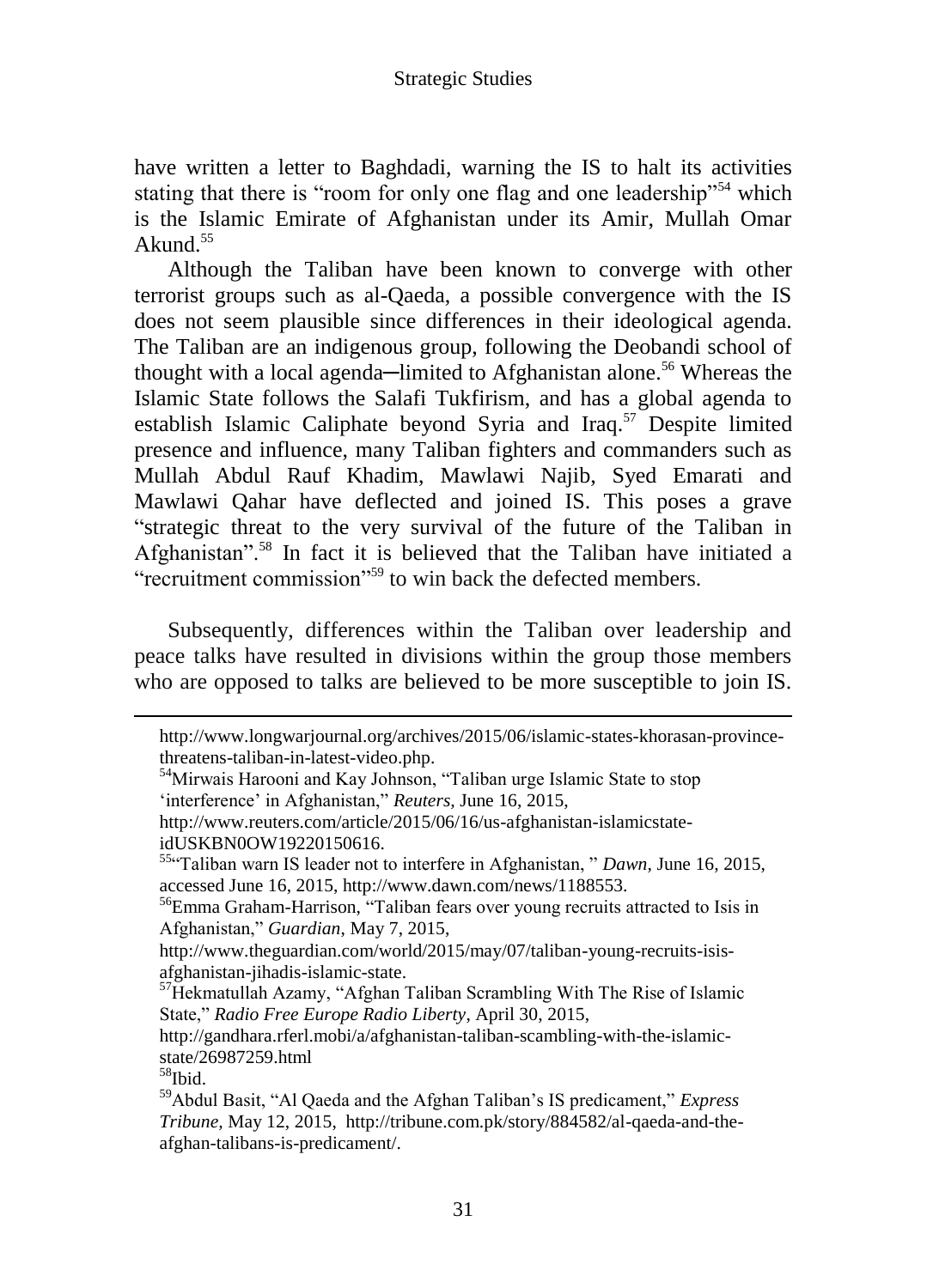Increasing divisions will not only undermine the Taliban's presence and influence but could also result in a possible vacuum for IS to fill. Realizing that they cannot operate in isolation and in order to capture any means of political power and counter the threat posed by IS, they will have to reach a political compromise with the government. It was in this scenario that, despite major ideological differences, the Taliban headed by Mohammad Tayyab Agha visited Iran in late May 2015. Hence, the visit is believed to be an effort on the part of the Taliban "to create an alliance between Iran and the Afghan Taliban which would serve as deterrence against  $IS$ ".<sup>60</sup>

## **Pakistan's Constructive Role**

 $\overline{a}$ 

While President Ghani has advocated for an 'Afghan-owned and Afghan-led ' campaign to negotiate with the Taliban. He has also made improving ties with Pakistan, a major priority of his government, expressing that "partnership with Pakistan is an important pillar of Afghanistan's foreign policy." Aware of Pakistan's key role, there appears to be a noticeable shift in the Afghan leadership's approach towards Pakistan which revolves around improving and strengthening ties between the two neighbours. Despite opposition from various quarters within Afghanistan, President Ghani has reached out to Pakistan and solicited for Pakistan's support and assistance in establishing talks with the Afghan Taliban.<sup>61</sup>

Pakistan has welcomed and proactively reached out to the Afghan leadership headed by President Ghani who is looked upon favourably by the political and military leadership in Pakistan. Relations between Pakistan and Afghanistan have witnessed a marked improvement not only in the political arena but ties between military and intelligence agencies have also undergone a "qualitative transformation."<sup>62</sup> Under the

<sup>&</sup>lt;sup>60</sup>Farhad Peikar, "Why did the Taliban go to Tehran?," *Guardian*, May 22 2015, http://www.theguardian.com/world/iran-blog/2015/may/22/taliban-delegationofficial-visit-tehran-iran-isis

<sup>&</sup>lt;sup>61</sub>. (Ghani dubs Pakistan 'important pillar' of Afghanistan foreign policy," Dawn,</sup> November 15, 2014, http://www.dawn.com/news/1144677

 $62$ Abdul Manan, "PM expresses satisfaction over army chief's visit to Afghanistan," *Express Tribune*, March 2, 2015, http://tribune.com.pk/story/ 846509/pmexpresses-satisfaction-over-army-chiefs-visit-to-afghanistan/.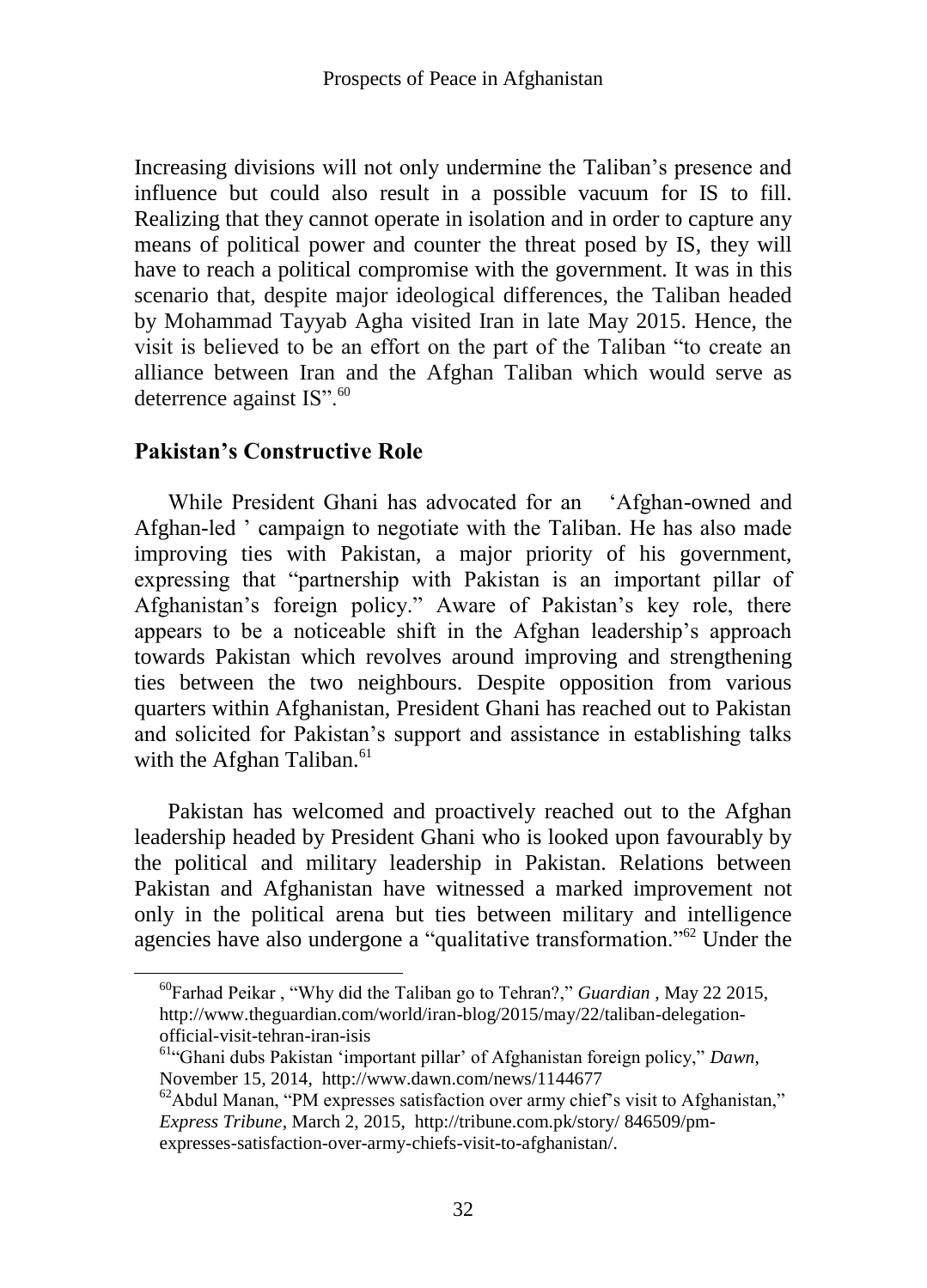current Pakistani leadership, new Afghan policy is governed by "a peaceful, stable and united Afghanistan which is in Pakistan's vital interest."<sup>63</sup> As acknowledged in the policy-making circles; "Pakistan's future has high stakes in a peaceful and stable Afghanistan."<sup>64</sup> To meet this end, there is also growing realisation and acceptance to establish relations with all the different ethnic and political groups in Afghanistan**.**  In this regard, Pakistan has resolutely supported an 'Afghan-led and Afghan-owned" peace and reconciliation process,<sup>65</sup> and has pledged to assist the Afghan Government in pursuing an "intra-Afghan dialogue that Pakistan would like to support and not lead"<sup>.66</sup> To follow up on their pronouncements, Pakistan has released more than 40 members of the Afghan Taliban, including several ‗high profile' Afghan Taliban detainees, such as Mansoor Dadullah<sup>67</sup> and Mullah Ghani Baradar, who were released in 2013.<sup>68</sup>

Publicly, the political leadership in Pakistan has also reached out to the Afghan Taliban and, in private, has exerted pressure on them to "halt" their offensive, sort out their differences",<sup>69</sup> and "engage in the reconciliation process".<sup>70</sup> However, the Taliban have ignored all appeals for a ceasefire and in fact have continued to step up attacks. This surge in

<sup>&</sup>lt;sup>63</sup> Hasib Danish Alikozai, "Pakistan Pledges Support for Afghan-Taliban Peace Talks,‖ *Voice of America,* December 2, 2013,

http://www.voanews.com/content/pakistan-pleges-support-for-afghan-talibantalks/1801998.html.

 $64$ Mateen Haider and Irfan Haider, "Nawaz Sharif pledges support in Afghan fight against Taliban," *Dawn*, May 13, 2015,

http://www.dawn.com/news/1181502/nawaz-sharif-pledges-support-in-afghanfight-against-taliban.

 $^{65}$ Ibid..

 $^{66}$ Mirwais Adeel, "Pakistan urge Afghan Taliban to cease spring offensive and join talks,‖ *Khaama Press,* May 3 2015, http://www.khaama.com/pakistan-urge-afghantaliban-to-cease-spring-offensive-and-join-talks-1064.

 $67$ Tahir Khan, "Pakistan releases seven low-ranking Afghan Taliban prisoners," *Express Tribune*, October 16, 2013, http://tribune.com.pk/story/618924/pakistanreleases-seven-low-ranking-afghan-taliban-prisoners/.

<sup>&</sup>lt;sup>68</sup>"Pakistan frees top Taliban leader Abdul Ghani Baradar," BBC News, September 21, 2013, http://www.bbc.com/news/world-asia-24185441.

<sup>&</sup>lt;sup>69</sup> End rifts or talks won't take off, Pakistan tells Afghan Taliban," Dawn, March 13, 2015, http://www.dawn.com/news/1169317.

<sup>&</sup>lt;sup>70</sup>Mateen Haider, "Afghanistan's enemy is Pakistan's enemy, says army chief," Dawn, February 17, 2015, http://www.dawn.com/news/1164189.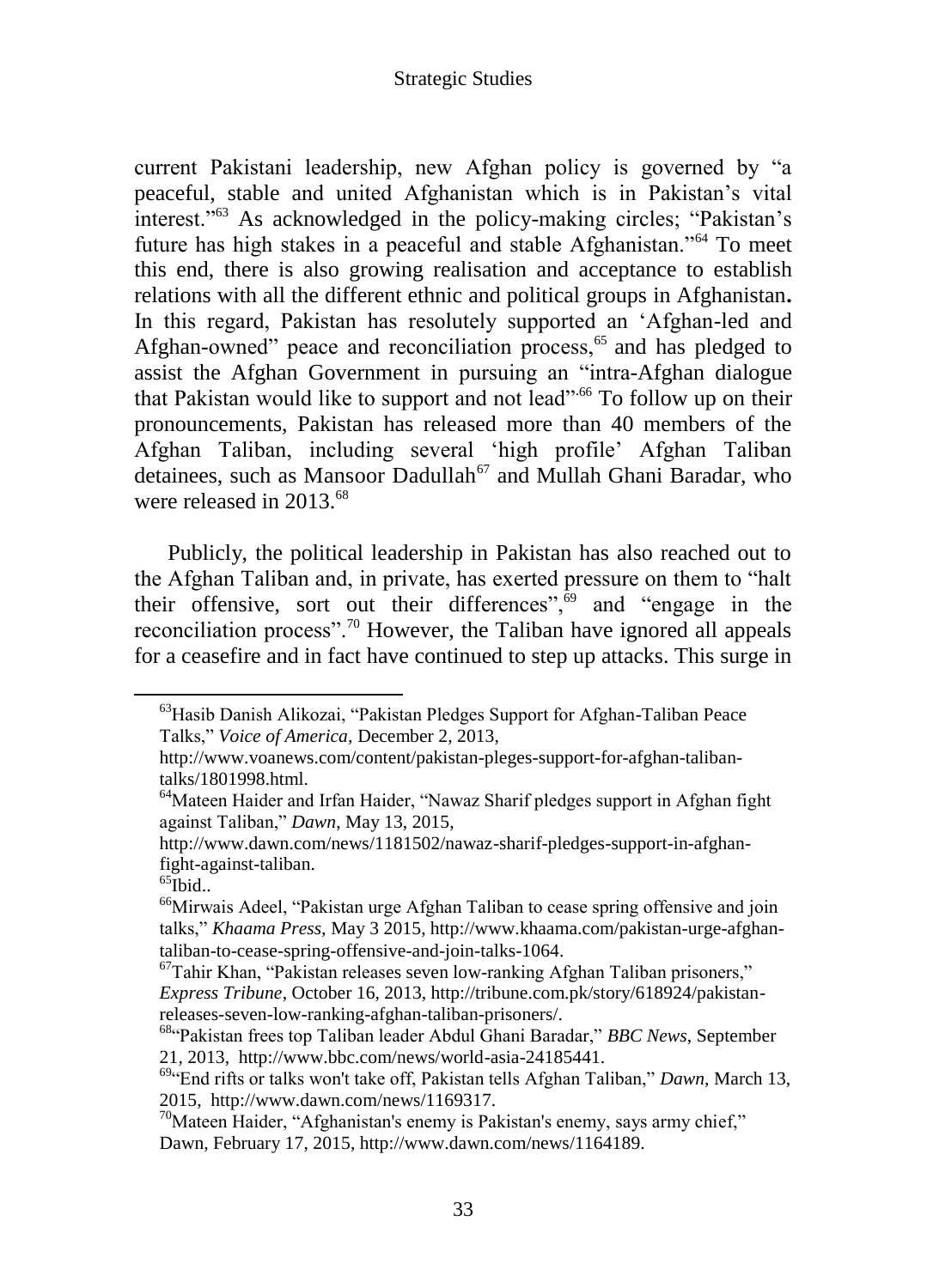violence and bloodshed, considered to be the worst in years, has resulted in strong criticism against the group from Pakistan's political and military quarters. Prime Minister of Pakistan Nawaz Sharif, during a visit to Afghanistan on May 12, 2015, "strongly condemned the surge in attacks," which Pakistan termed as "an act of terrorism," and that "any effort by any militant or group to destabilize Afghanistan will be dealt with severely."<sup>71</sup> Similarly, the Chief of Army Staff (COAS) General Raheel Sharif said that the "enemies of Afghanistan will be considered the enemies of Pakistan."<sup>72</sup> However, there are concerns that Pakistan's seemingly tough stance on the Afghan Taliban could backfire and could have dire consequences domestically, particularly, in its tribal region and Balochistan. But this is a risk Pakistan is willing to take. This clearly reflects Pakistan's commitment and sincerity towards a peaceful and stable Afghanistan.

An important development towards improved relations between the two countries was signing of the Memorandum of Understating (MoU) between Pakistan's Inter Services Intelligence (ISI) and Afghanistan's National Directorate of Security (NDS) on May 18, 2015. It entails intelligence sharing, complementary and coordinated intel operations on respective sides.<sup>73</sup> While this unprecedented agreement clearly indicates growing cooperation between the two states, the element of mistrust continues to undermine their relations. Certain quarters within the Afghan intelligence agency and the National Directorate of Security (NDS) have persistently blamed Pakistan for supporting the Taliban and strongly opposed improving ties with Pakistan. It was reported that Rahmatullah Nabil, chief of the NDS, was a stern opponent of the intelligence-sharing deal and refused to sign the deal, which was later signed by a deputy director general at the NDS.<sup>74</sup>

 $^{72}$ Mateen Haider, "Afghanistan's enemy is Pakistan's enemy, says army chief,".

 $71$ Mateen Haider and Irfan Haider, "Nawaz Sharif pledges support in Afghan fight against Taliban.".

 $^{73}$ DG ISPR, Major General Asim Bajwa tweeted at @AsimBajwaISPR,

https://twitter.com/AsimBajwaISPR/status/600361808981929984

<sup>&</sup>lt;sup>74</sup>Jon Boone & Sune Engel Rasmussen, "Afghan backlash over security deal with Pakistan,‖ *Guardian,* May 19, 2015,

http://www.theguardian.com/world/2015/may/19/afghan-backlash-overgovernments-security-deal-with-pakistan.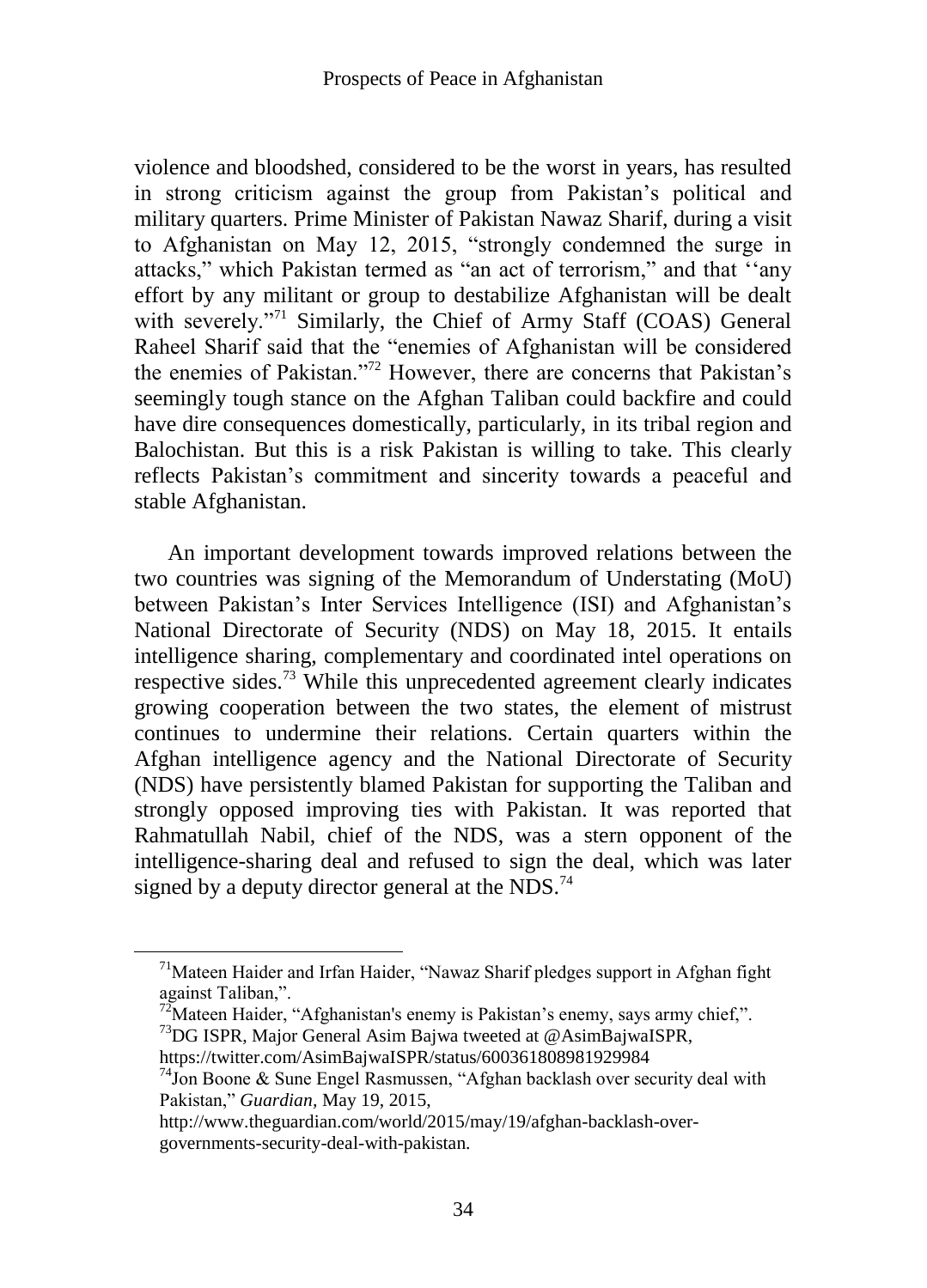Despite Pakistan's commitment and visible change in the approach towards the Afghan Taliban, authorities in Afghanistan continue to have unrealistic expectations from Pakistan. This was made evident from the strongly worded message that President Ghani sent to Prime Minister Sharif in May 2015. The letter included a list of security demands that Pakistan fulfilled, and "an official declaration condemning the Talban offensive; a directive by the military leadership that sanctuary will be denied to the Taliban and effective measures by the security forces and civil authorities that the directive is carried out.<sup>775</sup> Domestic pressure has been building up on President Ghani due to his overtures towards Pakistan and rise in violence due to the Taliban's offensive. As frustrating as it may be, the Afghan leadership must understand that Pakistan's role is only limited to supporting the peace process, facilitating talks and reconciling with the Taliban is a matter of national consensus and prerogative. The outcome of the peace talks should not govern and determine Afghanistan's relationship with Pakistan. President Ghani by putting conditions on Pakistan will certainly not deliver the Taliban let alone the peace process. It will only jeopardise the gains made so far between Pakistan and Afghanistan in their fragile relationship.

## **China's Role**

 $\overline{a}$ 

Traditionally, China has maintained a limited role in Afghanistan and has deliberately kept away from the politics of the country. However, its close ties with Pakistan and its neutrality in Afghanistan affairs has prompted President Ghani to reach out to China for a bigger role in Afghanistan. He has asked China to "wield its influence over Pakistan to abandon support for the Taliban and convince them to open dialogue with the Afghan Government.<sup>76</sup> In February 2015, for the first time, China agreed, "it is ready to play a constructive role and provide

 $<sup>75</sup>Kathy Whitehead, "Ghani Reportedly Sent List Of Security Demands To Sharif,"$ </sup> *Tolo News*, May 30, 2015, http://www.tolonews.com/en/afghanistan/19767-ghanireportedly-sent-list-of-security-demands-to-sharif

<sup>&</sup>lt;sup>76</sup>Ismail Khan, "Ghani seeks Pakistan's help for talks with Taliban" *Dawn*, April 17, 2015, ttp://www.dawn.com/news/1176452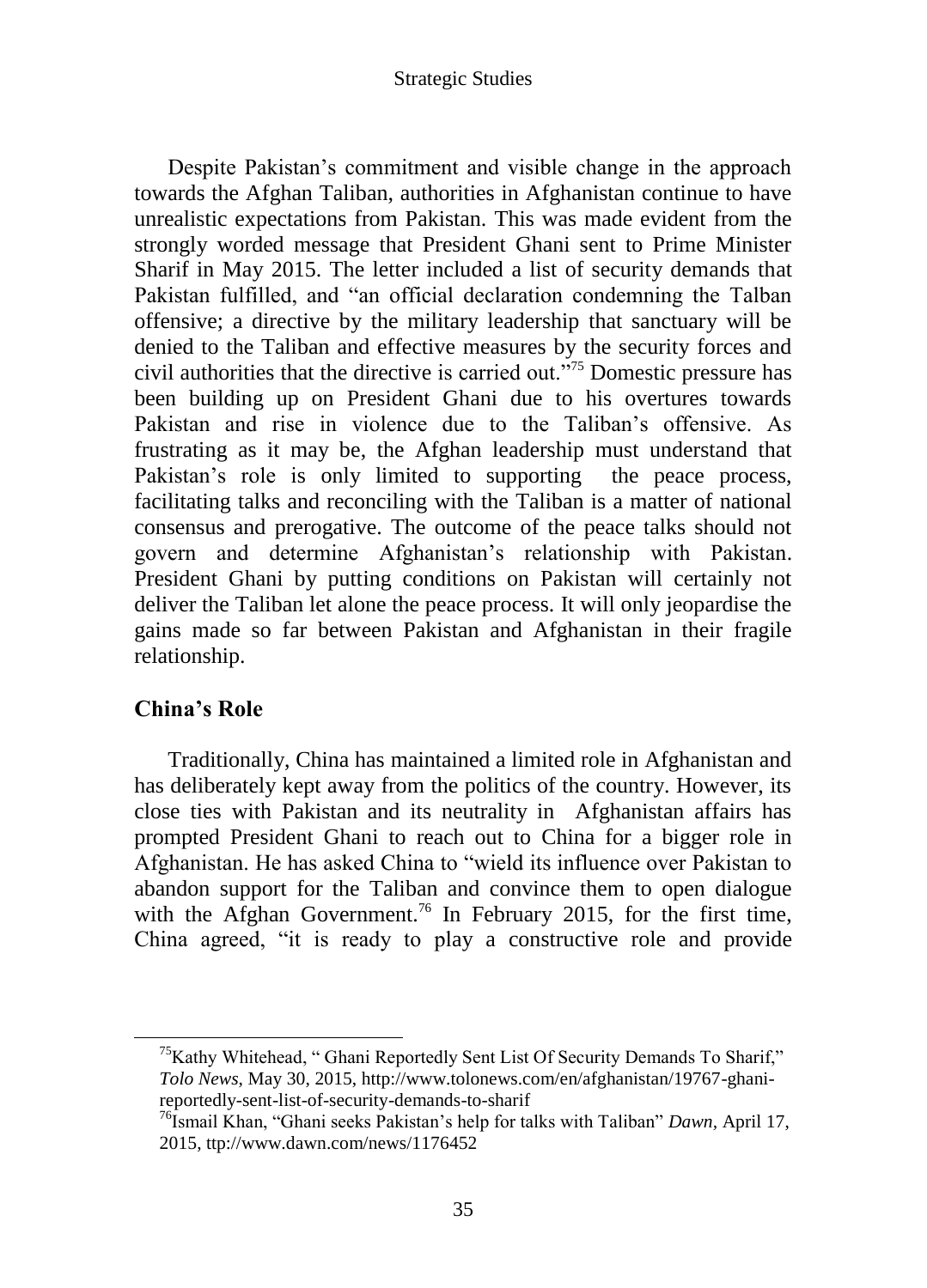necessary facilitation" to the Afghan government in "realizing" reconciliation with various political factions including the Taliban. $\frac{1}{77}$ 

In November 2014, China unofficially hosted a delegation of the Afghan Taliban in an attempt to create a potential avenue for dialogue between the Taliban and Afghan Government. The delegation included former Minister of Planning, Qari Din Mohammad Hanif. During the initiative, the Taliban presented several proposals, including amending the Afghan Constitution, besides including the group in the political process. It was also decided that in case talks further materialized, China would be the host.

China's persistent efforts materialized in a meeting between representatives of Afghanistan's High Peace Council and the Taliban from May 21-22, 2015, in Urumqi.<sup>78</sup> Representatives of the Taliban included: former Foreign Minister, Mullah Jalil; former Interior Minister, Mullah Abdul Razaq; and former Governor of Kandahar Province, Mullah Hassan Rahmani. The efforts facilitated by Pakistan, aimed at "discussing preconditions for a possible peace process."<sup>79</sup> However, the Taliban disregarded the talks as rumours, stating that members of the group had not held talks with "representatives of the fake Afghan Peace Council"<sup>80</sup> and those that had taken part were "not Afghan Taliban officials."<sup>81</sup> The interaction once again underlined the grave difficulties involved and the persistent divided opinion within the Taliban, one that

<sup>&</sup>lt;sup>77</sup>Abubakar Siddique, "China assumes leading role in Afghan reconciliation," Dawn, February 17, 2015, http://www.dawn.com/news/1164186/china-assumes-leadingrole-in-afghan-reconciliation.

 $78E$ dward Wong and Mujib Mashalmay, "Taliban and Afghan Peace Officials Have Secret Talks in China," *New York Times*, May 25,

<sup>2015,</sup>http://www.nytimes.com/2015/05/26/world/asia/taliban-and-afghan-peaceofficials-have-secret-talks-in-china.html?\_r=0

 $79$ Margherita Stancati, "Afghan Peace Envoy Met Taliban in Secret China Talks," *Wall Street Journal,* May 24, 2015, http://www.wsj.com/articles/afghan-peaceenvoy-met-taliban-in-secret-china-talks-1432486585.

<sup>80.</sup> We strongly reject propaganda of meeting with representatives of Kabul administration in China,‖ *Islamic Emirate of Afghanistan*, May 25, 2015, http://shahamat-english.com/index.php/paighamoona/54870-we-strongly-rejectpropaganda-of-meeting-with-representatives-of-kabul-administration-in-china.

 ${}^{81}$ Edward Wong and Mujib Mashalmay, "Taliban and Afghan Peace Officials Have Secret Talks in China,".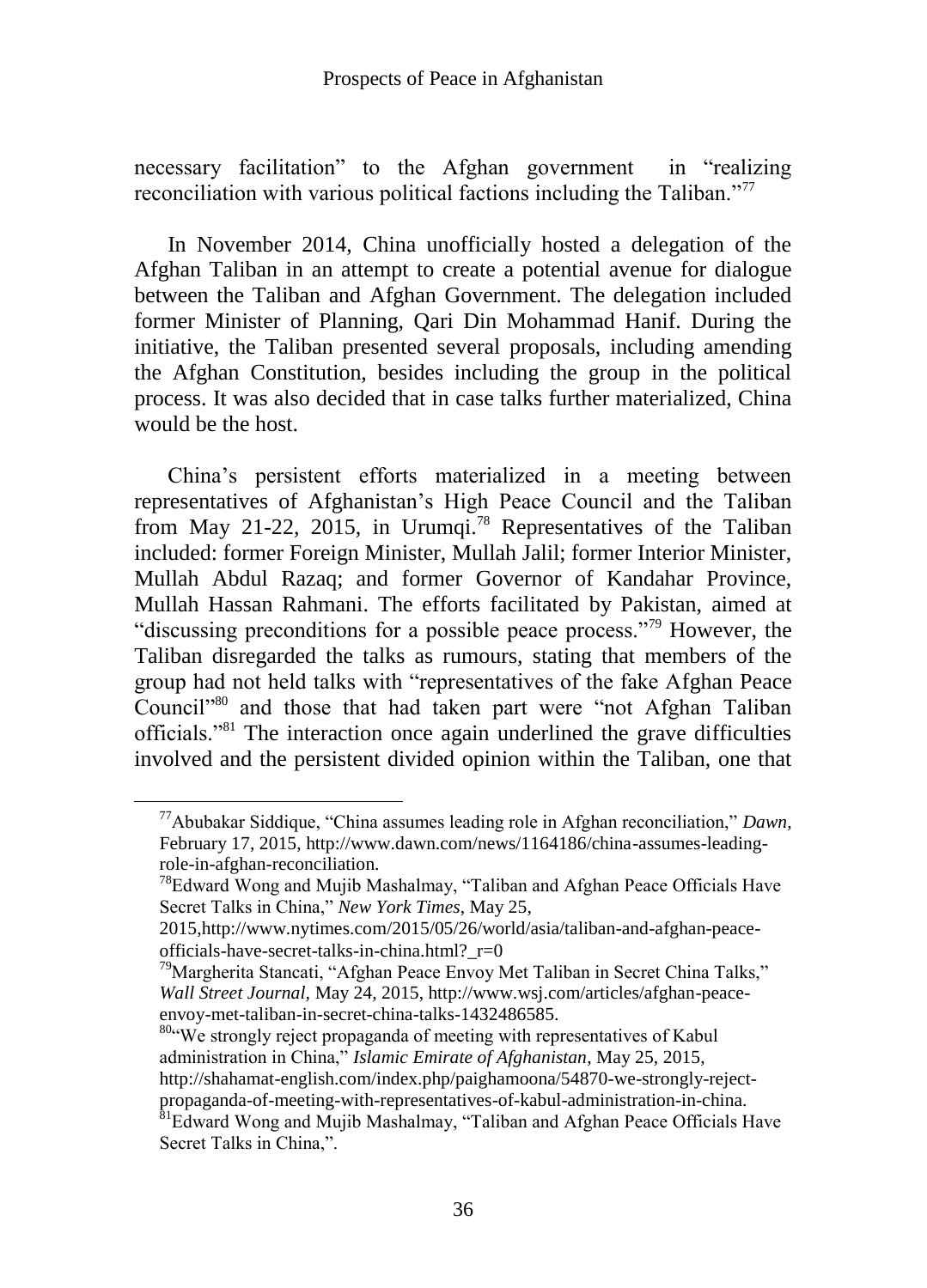favours talks but has relatively less influence over the process compared to those influential members opposed to talks.

## **Recent Initiatives**

Despite the Taliban's ongoing insurgency and opposition to the talks, efforts to reach out to the Taliban by Ghani government gained some traction. In May 2015, unofficial talks, termed as "Intra-Afghan Research Conference" by the Taliban, were held between representatives of the Taliban and Afghan Government. This signal some shift and flexibility in the Taliban's approach. The talks were hosted by the government of Qatar and the Pugwash Council, a global conflict resolution group. The Taliban participants included Mr. Sher Muhammad Abbas Stanikzai, Maulawi Jan Muhammad Madani, Maulawi Sayed Rasoul Haleem, Maulawi Shahabuddin Delawar, Qari Deen Muhammad Haneef, Maulawi Abdul Salam Haneefi, Mr. Sohail Shaheen and Mr. Hafiz Aziz Rahm.<sup>82</sup>

Although the Taliban clarified on their website that "participation by members from the Political Office of Islamic Emirate should not be misconstrued as peace or negotiation talks."<sup>83</sup> Either way the fact that members of the Taliban attended and openly talked to representatives of the Afghan Government, including female representatives was a breakthrough in itself and certainly raised hopes.

Though the talks did not achieve tangible results, the Taliban, for the first time acknowledged, the need and expressed their inclination for an "intra-Afghan dialogue" and their support for such efforts. $84$  They also

82<sup>.</sup> Clarification regarding participation by delegation from Political Officer of Islamic Emirate at conference by Pugwash International Organisation in Qatar," *Islamic Emirate of Afghanistan* May 2, 2015, http://shahamat-

english.com/index.php/paighamoona/54407-clarification-regarding-participationby-delegation-from-political-officer-of-islamic-emirate-at-conference-by-pugwashinternational-organisation-in-qatar.

<sup>83</sup>Ibid.

 $84$ Qari Yousuf Ahmadi, "Islamic Emirate believes in intra-afghan dialogue," May 7, 2015, *Islamic Emirate of Afghanistan*. http://shahamat-

english.com/index.php/comments/54546-islamic-emirate-believes-in-intra-afghandialogue.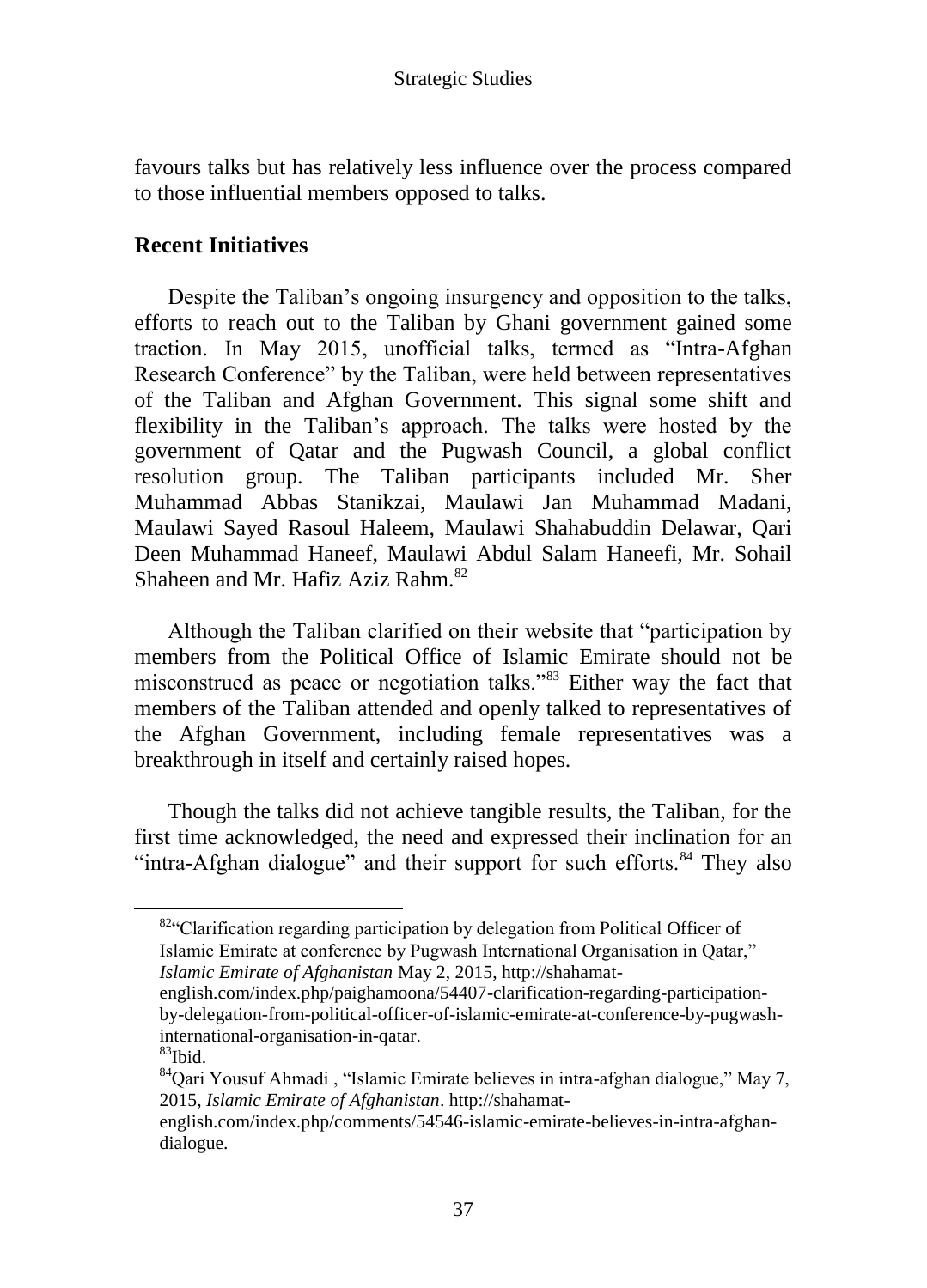called for certain preconditions such as the removal of the names of important Taliban members from the UN terrorism blacklist, release of Taliban prisoners, and the need for the group to have a political office.<sup>85</sup> The group also expressed a certain degree of flexibility on issues pertaining to the structure of the political system in Afghanistan and education for both men and women. A statement issued by the Pugwash Council, highlighted a convergence amongst all the delegates on the reopening of Taliban's political office in Doha.<sup>86</sup> Hence, through the Pugwash initiative, a fair degree of progress was made on reaching out to the Taliban, where the group clearly demonstrated a shift in its policy (which has traditionally been rigid) and expressed confidence in the process.

The interaction was shortly followed by another welcoming development. The talks were held between a Taliban delegation led by Sohail Shaheen and the first Afghan all-female delegation headed by Shukria Barakzai, a member of parliament, in Oslo, from June 3-4, 2015.<sup>87</sup> During the interaction, both sides agreed that the ongoing war in Afghanistan was futile and that, in order to reach a peaceful settlement, talks were essential.<sup>88</sup> This interaction resulted in a second round of talks between representatives of the Afghan government-headed by Afghan Deputy Foreign Minister, Hekmat Khalil Karzai-and the Taliban- headed by Syed Tayeb Agha- took place in Oslo from June 16-17, 2015.<sup>89</sup>

### **The Murree Peace Process**

In an unexpected turn of events, representatives of the Afghan Government met with Afghan Taliban representatives, in  $2+2+1$  or the

 $85$ Ibid.

<sup>&</sup>lt;sup>86</sup>Amena Bakr and Jibran Ahmad, "Afghan talks agree on reopening Taliban political office," Reuters, May 4, 2015,

http://www.reuters.com/article/2015/05/04/us-qatar-afghanistanidUSKBN0NO0M920150504.

<sup>&</sup>lt;sup>87</sup>"Afghan women hold historic talks with the Taliban," BBC *News*  $88$ Ibid

 $89\degree$  News analysis: Intra-Afghan talks in Oslo may serve as gateway for direct dialogue with Taliban," *Xinhua*, June 17,

<sup>2015,</sup>http://www.china.org.cn/world/Off\_the\_Wire/2015-

<sup>06/17/</sup>content\_35838524.htm.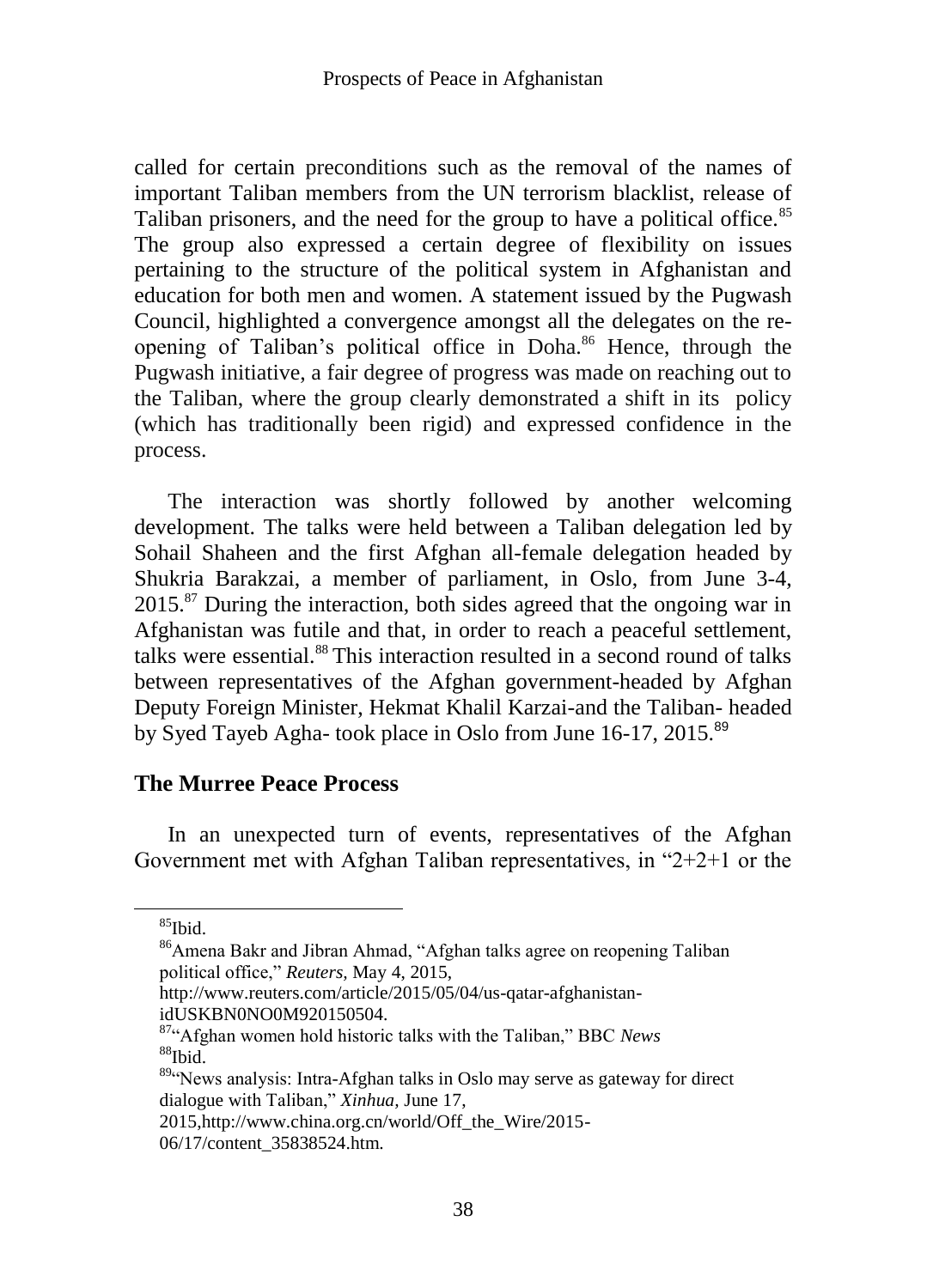Murree Peace Process" in Murree from July 7-8, 2015. The interaction marked the 'first officially acknowledged' round of talks between the two. The Afghan Government delegation included Deputy Minister of Foreign Affairs, Hekmat Khalil Karzai, Haji Din Mohammad, Mohammad Asem, members from the High Peace Council as well as advisors to the NUG. The Afghan Taliban were represented by Mullah Abbas Akhund, Maulvi Jalil Mullah Hasan and Oari Din Muhammad.<sup>90</sup> More importantly, the participation of Ibrahim Haqqani, Jalaluddin Haqqani's younger brother did not only give the meeting credence but has also highlighted the Haqqani network's willingness for pursuing the talks. The talks facilitated by Pakistan, supported and attended by Chinese and the US officials who took part as observers are believed to be a result of the talks held in Urumqi in May  $2015.<sup>91</sup>$ 

During the Murree talks both sides expressed their desire for brining peace and stability to Afghanistan and acknowledged the need to develop confidence building measures among all stakeholders. It was reported that the Taliban also agreed to a tentative ceasefire "if Pakistan and China guaranteed that a united national government would be formed in Afghanistan".<sup>92</sup> It was also reported that although the Taliban demanded the inclusion of its first-tier leadership in the government, Afghan officials agreed to include the third-tier leadership of the Afghan Taliban.<sup>93</sup>

The officially acknowledged peace talks were considered a success and welcomed by Afghanistan, Pakistan, and the international community at large. Afghan authorities expressed hope that the process

<sup>&</sup>lt;sup>90</sup>Margherita Stancati and Ehsanullah Amiri, "Afghan Government, Taliban Begin Two-Days of High-Level Talks," Wall Street Journal, July 7, 2015,

http://www.wsj.com/articles/kabul-and-taliban-begin-two-days-of-high-level-talks-1436282016.

 $91$ Joseph Goldstein and Mujib Mashal, "Afghan Officials and Taliban Meet in Possible Step Toward Peace Talks," *New York Times*, July 7, 2015,

http://www.nytimes.com/2015/07/08/world/asia/taliban-leaders-are-said-to-meetwith-afghan-officials.html? $r=0$ 

<sup>&</sup>lt;sup>92</sup>Kamran Yousaf, "Afghan Taliban seek 'united national govt, "*Express Tribune*, July 9, 2015, http://tribune.com.pk/story/917517/afghan-taliban-seek-unitednational-govt/

 $93$ Ibid.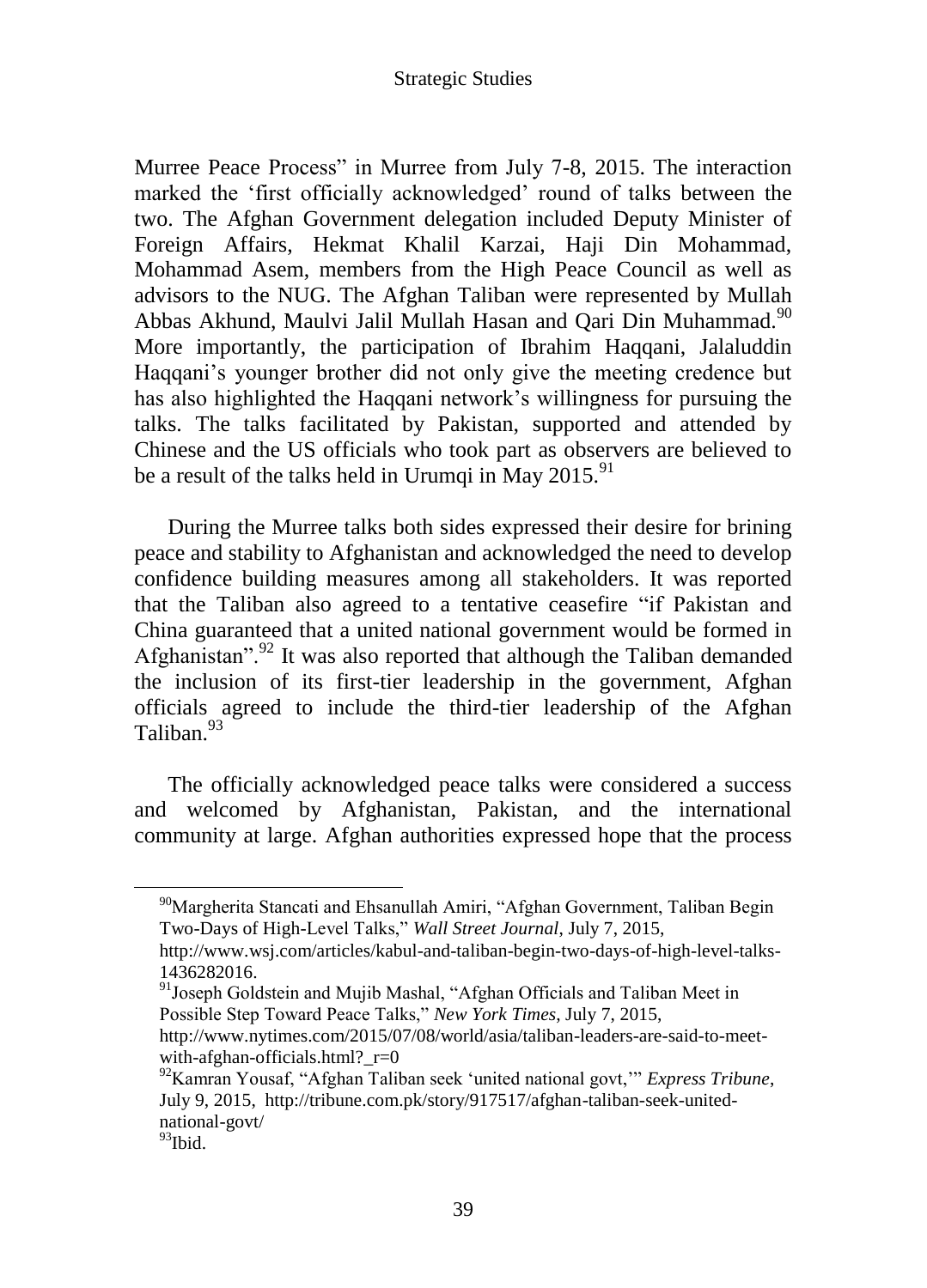would end bloodshed and ensure durable peace in Afghanistan. Pakistan's efforts to facilitate the talks were also appreciated.<sup>94</sup> The talks concluded with both sides conforming to resume the talks on July 31 in Murree.<sup>95</sup> Subsequently, Mullah Omar, in a purported annual Eid message, also endorsed the talks as "legitimate, if they could help end US-led foreign occupation of Afghanistan and establish an Islamic system in Afghanistan."<sup>96</sup> Subsequently, officials from China and Pakistan expressed their willingness to play a proactive role and agreed to become 'guarantors' of a possible peace deal between the two sides.  $97$ 

# **Disruption of the Talks**

 $\overline{a}$ 

While the talks ended with immense optimism, the news of Mullah Omar's sudden death which was disclosed by Afghan authorities in late July 2015, just before the second round of talks scheduled for July 31, 2015, led to suspension of the talks. This was immediately followed by a surge in violence in Kabul in which scores of people were killed which further complicated matters between Pakistan and Afghanistan. Afghan authorities reverted to the blame game, "accusing Pakistan of being complicit<sup>"98</sup> and of "not doing enough to control the Haqqani Network" allegedly operating from Pakistani soil."99

 $94$ Tahir Khan, "Murree meet-up: Kabul hopes Pakistan talks will end bloodshed," *Express Tribune,* July 9, 2015, [http://tribune.com.pk/story/917521/murree-meet-up](http://tribune.com.pk/story/917521/murree-meet-up-kabul-)[kabul-h](http://tribune.com.pk/story/917521/murree-meet-up-kabul-)opes-pakistan-talks-will-end-bloodshed/

<sup>&</sup>lt;sup>95</sup>Baqir Sajjad Syed, "Another round of Afghan talks to be held on 31<sup>st</sup>," *Dawn*, July 25, 2015, http://www.dawn.com/news/1196219

<sup>96&</sup>lt;sup>4</sup>Eid Felicitation Message of Amir-ul-Momineen, Mulla Mohammad Umar Mujahid, ‖*Islamic Emirate of Afghanistan*, July 15, 2015, ""HYPhttp://shahamatenglish.com/message-of-felicitation-of-the-esteemed-amir-ul-momineen-mullahakhtar-mohammad-mansoor-may-allah-protect-him-on-the-eve-of-eid-ul-odha/

 $\frac{97}{8}$ Kamran Yousaf, "Afghan peace deal: Islamabad, Beijing ready to become ‗guarantors',‖ *Express Tribune,* July 22, 2015,

[http://tribune.com.pk/story/924172/afghan-peace-deal-i](http://tribune.com.pk/story/924172/afghan-peace-deal-)slamabad-beijing-ready-tobecome-guarantors/.

<sup>&</sup>lt;sup>98</sup>Ayaz Gul, "Pakistan, Afghanistan Weigh Resumption of Taliban Talks," *Voice of America,* September 3, 2015, [http://www.voanews.com/content/pakistan](http://www.voanews.com/content/pakistan-afghanistan-)[afghanistan-w](http://www.voanews.com/content/pakistan-afghanistan-)eigh-resumption-of-taliban-peace-talks/2943579.htm  $\overline{^{99}}$ Ibid.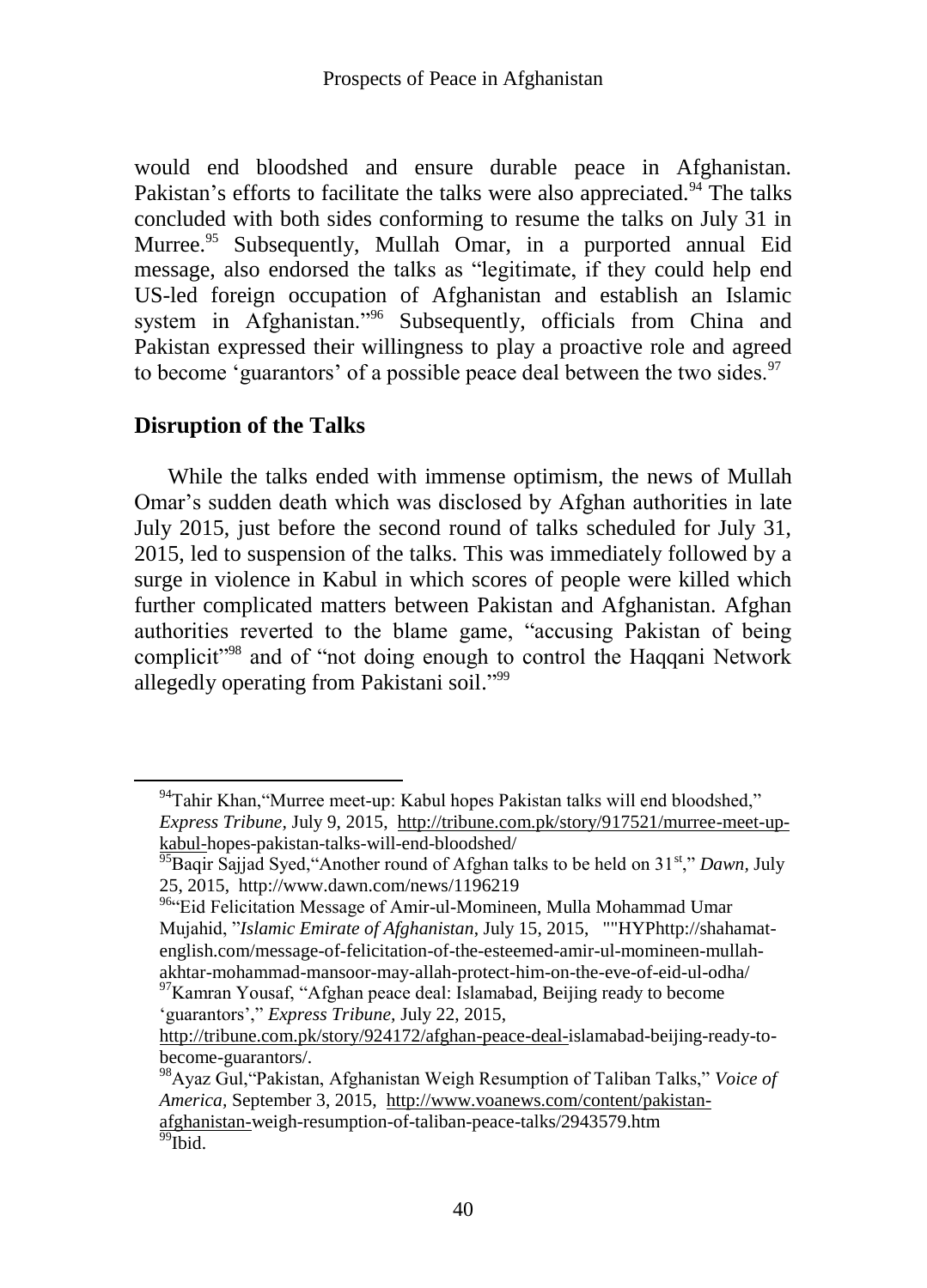Another key factor that led to disruption of the second round of talks is the leadership struggle and divided opinion within the Taliban over the newly announced leader, Mullah Akhtar Mohammad Mansoor. However, on July 31, 2015 the Taliban posted a 'Declaration of the Leading Council of the Islamic Emirate' regarding the appointment of Mullah Akhtar Mohammad Mansoor as the new leader of the Islamic Emirate.<sup>100</sup> Moulavi Haibatullah Akhunzada and Mullah Sirajuddin Haqqani were appointed as the deputy heads of the group.<sup>101</sup> Initially, Mullah Omar's son, Mullah Yaqoob and his brother, Mullah Abdul Manan refused to accept Mullah Akhtar Mansoor's appointment, but later on, they declared their allegiance to Mullah Mansoor.<sup>102</sup>

It was the persistent efforts by Pakistan which resulted in the 'first officially acknowledged' ‗Murree Peace talks' between Afghan Government and the Taliban in 14 years. Yet during a press conference in August 2015, President Ghani said "he no longer wanted Pakistan to bring the Taliban to the table, but wanted it to aggressively attack the group's sanctuaries in Pakistani territory.‖ Despite pushing Pakistan to broker a peace process with the Taliban, he said, "he now wanted the process to be entirely controlled by the Afghan Government."<sup>103</sup>

Regardless of President Ghani's outburst, Pakistan has displayed immense maturity and has consistently tried to restore relations as well as revive peace talks between the Afghan government and the Afghan Taliban. By using "whatever influence it has with the Afghan Taliban to

<sup>100&</sup>lt;sup>c</sup>Declaration of the Leading Council of the Islamic Emirate regarding the appointment of new Amir (leader) of the Islamic Emirate," *Islamic Emirate of Afghanistan,* July 31, 2015, http://shahamat-english.com/declaration-of-the-leadingcouncil-of-the-islamic-emirate-regarding-the-appointment-of-new-amir-leader-ofthe-islamic-emirate/.

 $101$ Ibid.

<sup>&</sup>lt;sup>102</sup>"Mullah Omar's family declares allegiance to new Taliban chief," *Express Tribune*, September 16, 2015, [http://tribune.com.pk/story/957513/mullah-omars](http://tribune.com.pk/story/957513/mullah-omars-family-declares-)[family-declares-a](http://tribune.com.pk/story/957513/mullah-omars-family-declares-)llegiance-to-new-taliban-chief/.

<sup>&</sup>lt;sup>103</sup>Mujib Mashalaug, "After Kabul Attack, Afghan Leader Points Finger at Pakistan for Failing to Stop Taliban," *New York Times*, August 10, 2015,

[http://www.nytimes.com/2015/08/11/world/asia/suicide-car-bombing](http://www.nytimes.com/2015/08/11/world/asia/suicide-car-bombing-)kabulairport.html?\_r=0.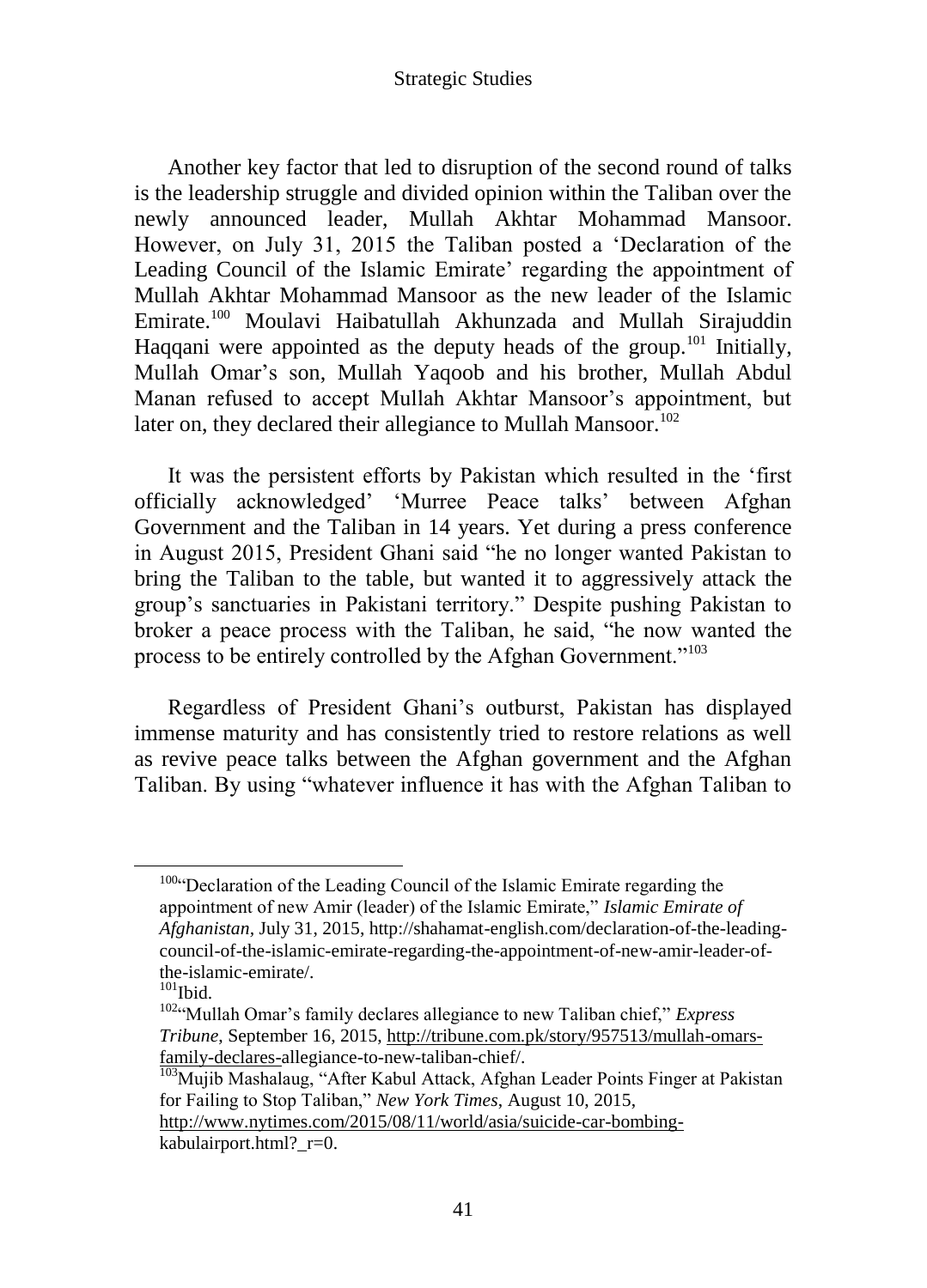persuade them to engage with Kabul."<sup>104</sup> Adviser to the Prime Minister on Foreign Affairs Sartaj Aziz paid a visit to Kabul in September 2015, to attend a regional conference but more importantly met President Ashraf Ghani and other Afghan officials in an effort to ease tensions and convince the Afghan government to resume talks with the Taliban. However it is believed that the Afghan authorities were less forthcoming on both issues.

### **Heart of Asia Ministerial Conference**

The Fifth Heart of Asia Ministerial Conference held in Islamabad on December 9, 2015 attended by Prime Minister Mohammad Nawaz Sharif, Afghan President Mohammad Ashraf Ghani, Chinese Foreign Minister Wang Yi and US Deputy Secretary of State Antony J. Blinken was a welcoming development. President Ghani's visit not only led to the resumption of ties between Afghanistan and Pakistan, which had been strained since July 2015, but also to the resumption of the reconciliation process.<sup>105</sup> During his visit, President Ghani held meetings with Prime Minister Nawaz Sharif as well as with Pakistan's COAS, General Sharif. During both interactions, President Ghani was assured of Pakistan's full support for peace and stability in Afghanistan.<sup>106</sup> President Ghani also voiced optimism that serious peace talks with the Afghan Taliban were expected which would produce desired results.<sup>107</sup>

However, Ghani's outreach to Pakistan and decision to resume peace talks with the Taliban once again faced domestic opposition and were not taken well by certain sections of his administration who have

<sup>104&</sup>lt;sup>c</sup>Pakistan Rejects Afghan Allegations on Parliament Attack," Ayesha Tanzeem, *Voice of America,* June 25, 2015, http://www.voanews.com/content/kabul-blameshaqqani-network-pakistan-for-parliament-attack/2836385.htm

<sup>&</sup>lt;sup>105</sup>Tahir Khan "Ghani returns hopeful after Heart of Asia," *Express Tribune*, December 12, 2015,

<sup>2015,</sup>file:///C:/Documents%20and%20Settings/Amina%20Khan/Desktop/HOA%20 Dec9/Ghani%20returns%20hopeful%20after%20Heart%20of%20Asia%20- %20The%20Express%20Tribune.htm.

 $106\alpha$ <sup>106 $\alpha$ </sup>Army chief assures Ashraf Ghani support for peace in Afghanistan," *Express Tribune*, December 9, 2015, http://tribune.com.pk/story/1006920/army-chiefassures-ashraf-ghani-support-for-peace-in-afghanistan/.

<sup>&</sup>lt;sup>107</sup>Tahir Khan "Ghani returns hopeful after Heart of Asia."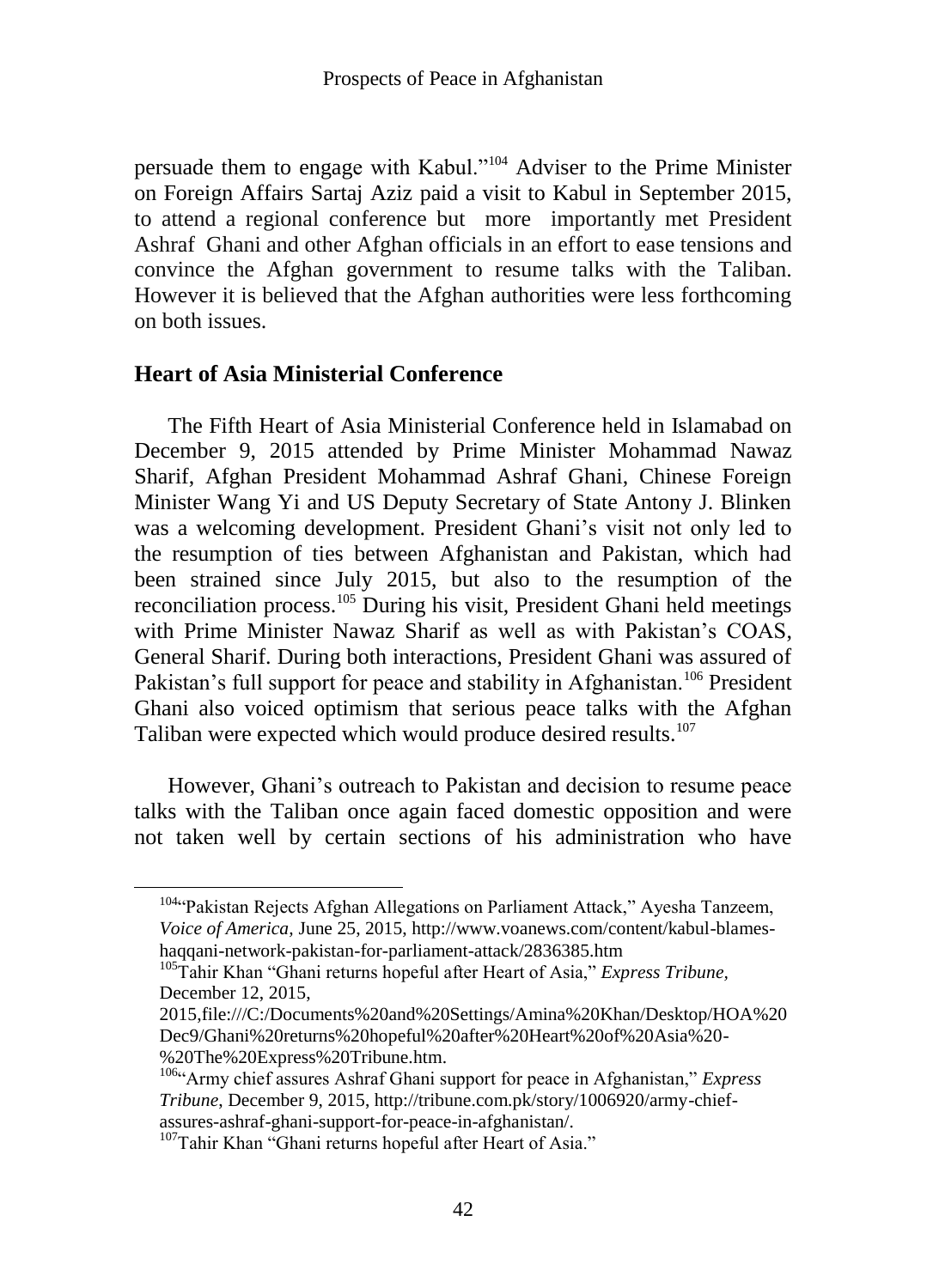vehemently opposed improving ties with Pakistan and talking to the Taliban. On December 10, Rahmatullah Nabil resigned from his post as Director of the NDS due to differences with President Ghani over his decision to attend the Ministerial Conference in Pakistan and Pakistan's role in the reconciliation process.<sup>108</sup> Despite facing pressure and criticism, President Ghani defended his decision that "trusts among the two nations for combating terrorism is a key element to end the undeclared war between Afghanistan and Pakistan,"<sup>109</sup> and that "Pakistan's cooperation was key to the peace process."<sup>110</sup>

# **Quadrilateral Coordination Group (QCG)**

In an attempt to revive the peace process between the Afghan Government and the Taliban, the first meeting of the Afghanistan-Pakistan-US-China, the QCG, was held in Islamabad on January 11, 2016. The group included Afghan Deputy Foreign Minister, Hekmat Khalil Karzai, Pakistan's Foreign Secretary, Aizaz Ahmad Chaudhry, US Special Representative for Afghanistan and Pakistan, Ambassador Richard G. Olson and China's Special Envoy for Afghanistan, Ambassador Deng Xijun. The meeting highlighted "the need for immediate resumption of direct talks between the Afghan government and Taliban" as well as "adopting a clear and realistic assessment of the opportunities for peace and reconciliation." <sup>111</sup>

The meeting was a result of a previous quadrilateral  $(2+2)$ meeting held on the sidelines of the Fifth Heart of Asia Ministerial Conference, where all four countries had pledged their commitment "to facilitate an Afghan-led and Afghan-owned peace and reconciliation

<sup>&</sup>lt;sup>108</sup>Hamid Shalizi, "Afghan spy chief resigns after fallout with president," Reuters, December 10, 2015 http://www.reuters.com/article/afghanistan-taliban-resignationidUSKBN0TT1K720151210.

<sup>&</sup>lt;sup>109</sup>Tariq Majidi, "Ghani Says Peace Talks Will Start Within Weeks," Tolo News, December 11, 2015, http://www.tolonews.com/en/afghanistan/22761-ghani-sayspeace-talks-will-start-within-weeks.

 $110$ Ibid.

 $111$ Ibid.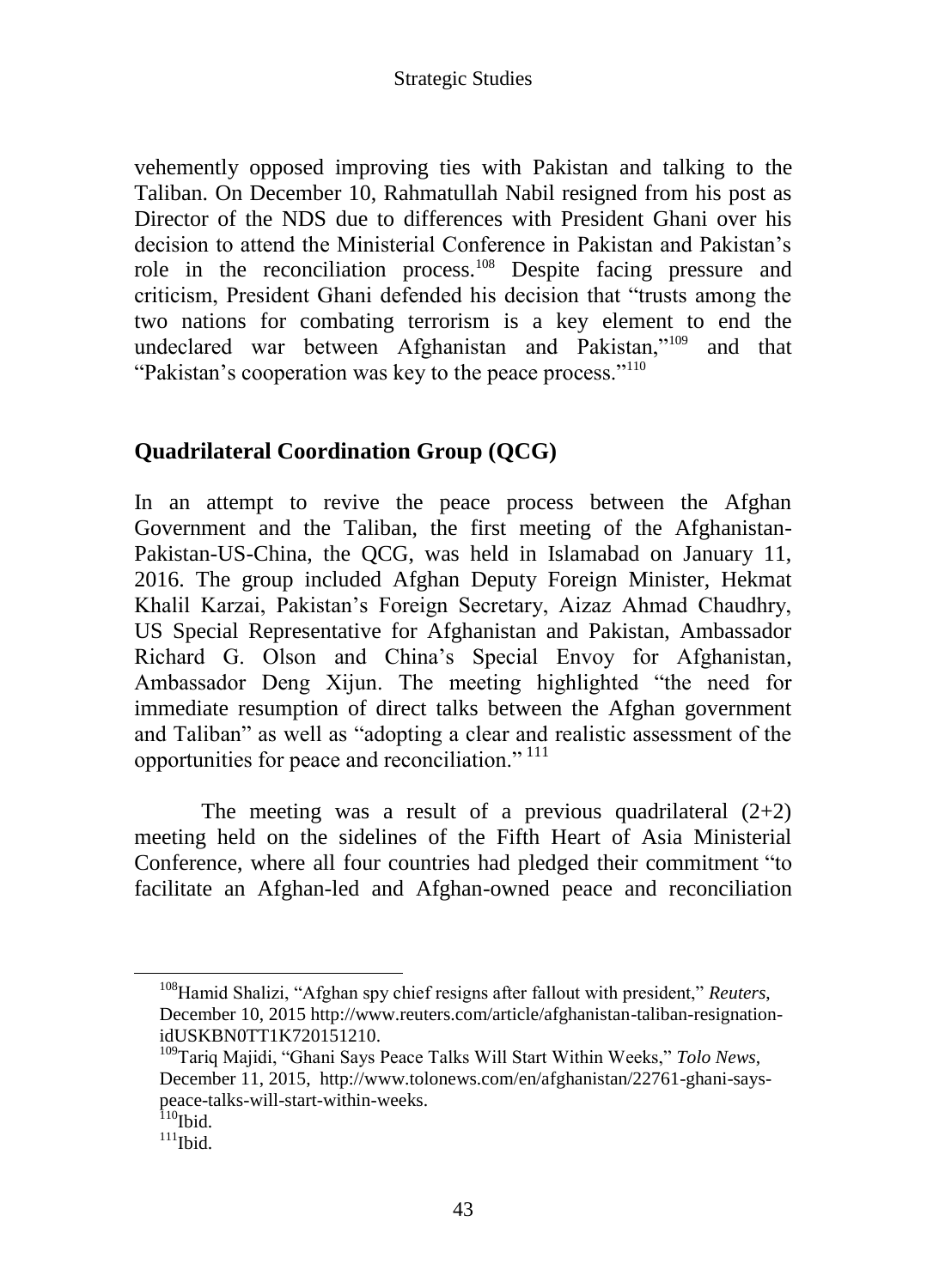process."<sup>112</sup> So far, four meetings of the QCG have been taken place, in which all four countries reiterated their support for the Afghan peace process. During the last meeting in Kabul on February 23, 2016, the QCG called out to "all Taliban groups to participate in the first round of direct peace talks with the Afghan government" scheduled to take place in the first week of March in Islamabad.<sup>113</sup> It was also announced that Afghanistan and Pakistan agreed "to form a joint bilateral working group to work with the Ulema of both countries for their support to the peace and reconciliation process. $1114$  Hence the meeting ended with immense optimism that the QCG had succeed in paving the way for direct peace talks between the government and Afghan Taliban.

However, the optimism generated from the QCG was short lived as the Taliban refused to hold talks with the Afghan Government. In a statement, the Taliban not only declined to take part in the peace process but also questioned the relevance of the QCG. They reiterated that talks would only take place when all principal demands of the group were met.

## **Conclusion**

 $\overline{a}$ 

Despite the Taliban's refusal to enter into talks, the formation of the QCG is a good initiative and welcoming development. While similar initiatives have been seen in the past that have not been able to deliver. However, what makes this initiative special is that the US and China have once again maintained its support to the peace and reconciliation process. This has not only added credence to the process but has also

<sup>&</sup>lt;sup>112</sup>"Statement from the Quadrilateral Meeting in Islamabad, Pakistan," The Embassy *of Afghanistan*, Washington DC, December 9, 2015,

http://www.embassyofafghanistan.org/article/statement-from-the-quadrilateralmeeting-in-islamabad-pakistan

<sup>&</sup>lt;sup>113</sup><sup>"</sup>Taliban refuse to take part in Afghanistan peace talks," *Guardian*, March 5, 2016,http://www.theguardian.com/world/2016/mar/05/taliban-refuses-to-take-partin-peace-talks

<sup>&</sup>lt;sup>114</sup>Joint Press Release: The Fourth Meeting of the Quadrilateral Coordination Group (QCG) of Afghanistan, Pakistan, the United States and China, *Ministry of Foreign Affairs, Islamic Republic of Afghanistan,* February 23, 2016,

http://mfa.gov.af/en/news/joint-press-release-the-fourth-meeting-of-thequadrilateral-coordination-group-qcg-of-afghanistan-pakistan-the-united-states-andchina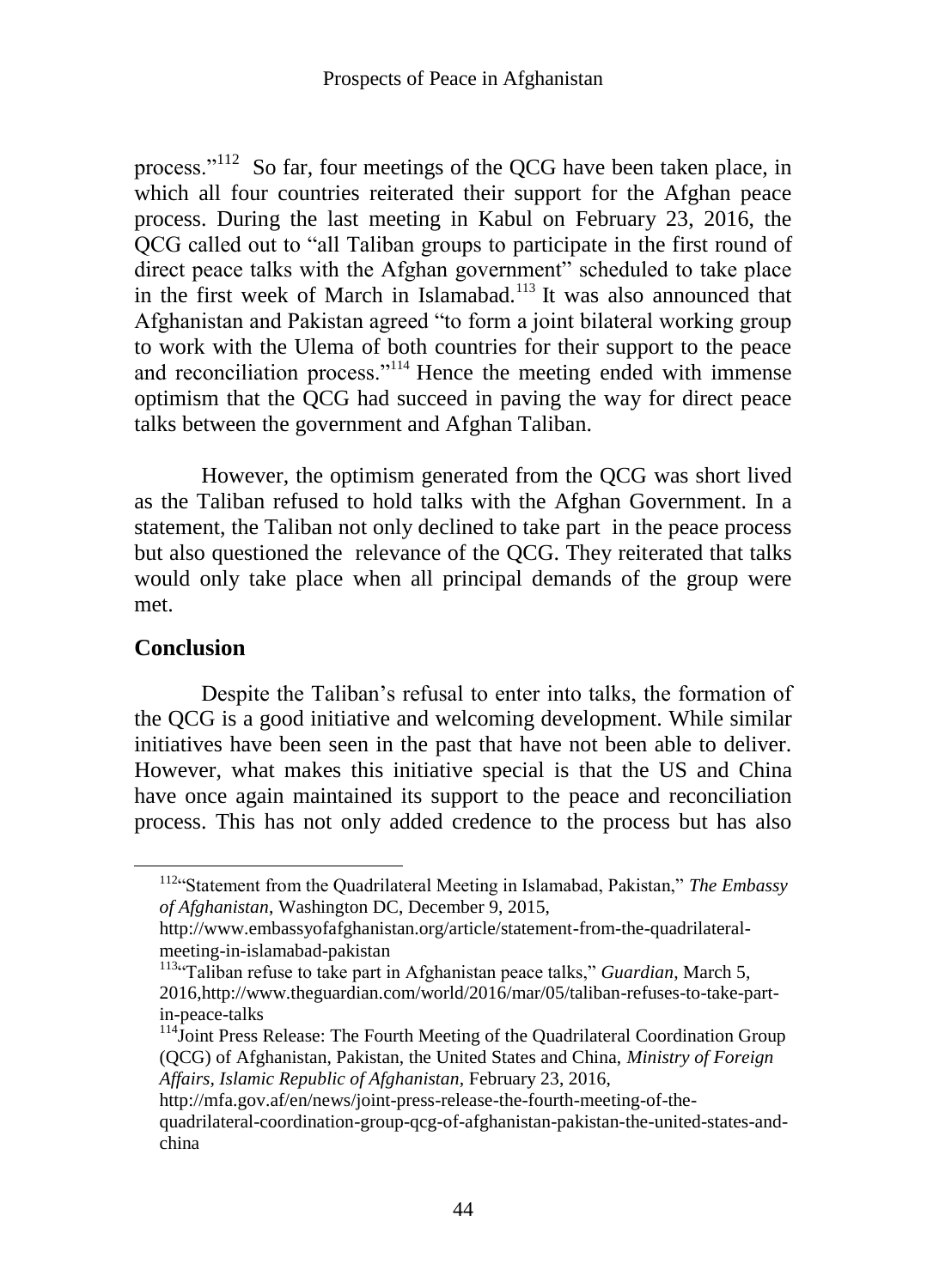generated immense hope and confidence that the QCG may be able to develop a roadmap for engagement between the Afghan Government and Taliban for a possible deal in due course.

Pakistan's supportive role makes this process more plausible on many counts. However, for the process to succeed, all sides will have to display immense patience, maturity and openness to accommodate each other's views. In short, both principal stake holders  $-$  the Afghan Government and Taliban  $-$  will have to move beyond the rhetoric, find the middle ground and be willing to compromise on their initial and maximalist positions. Kabul now must move beyond giving statements and instead focus on galvanizing domestic support from forces opposed to the peace process. It not only has to convince the Taliban to enter into talks but must also accommodate them in the political process through a holistic and viable national reintegration programme that is acceptable to all. At the same time, the Taliban too, must ensure a visible reduction in their attacks against the state. While the group continues to justify its ongoing offensive 'to liberate Afghanistan from foreign control'<sup>115</sup> it is no longer advisable for them to do so as they are no longer fighting a 'foreign enemy.' <sup>116</sup>

With changing regional dynamics and threat of the IS, neither the Afghan government nor the Taliban can afford to miss this opportunity of starting at least a dialogue process, as force is no more the solution. Although, the Taliban have not yet shown their willingness to talk the group knows that they cannot operate in complete isolation and, therefore, they will have to eventually reach a political compromise with the government. At the same time, both Pakistan and Afghanistan must keep the gains they have made in their fragile relationship independent of the peace process. Continuing violence on the part of the Taliban and the slow progress on peace talks must not be allowed to hamper

<sup>115.</sup> Good Islamic ethics, the sign of the sacred Azm (Determination) of Mujahideen, ‖ *Islamic Emirate of Afghanistan,* May 28, 2015, http://shahamat-

english.com/good-islamic-ethics-the-sign-of-the-sacred-azm-determination-ofmujahideen/

<sup>116.</sup> Good Islamic ethics, the sign of the sacred Azm (Determination) of Mujahideen, ‖ *Islamic Emirate of Afghanistan,* May 28, 2015, http://shahamat-

english.com/good-islamic-ethics-the-sign-of-the-sacred-azm-determination-ofmujahideen/